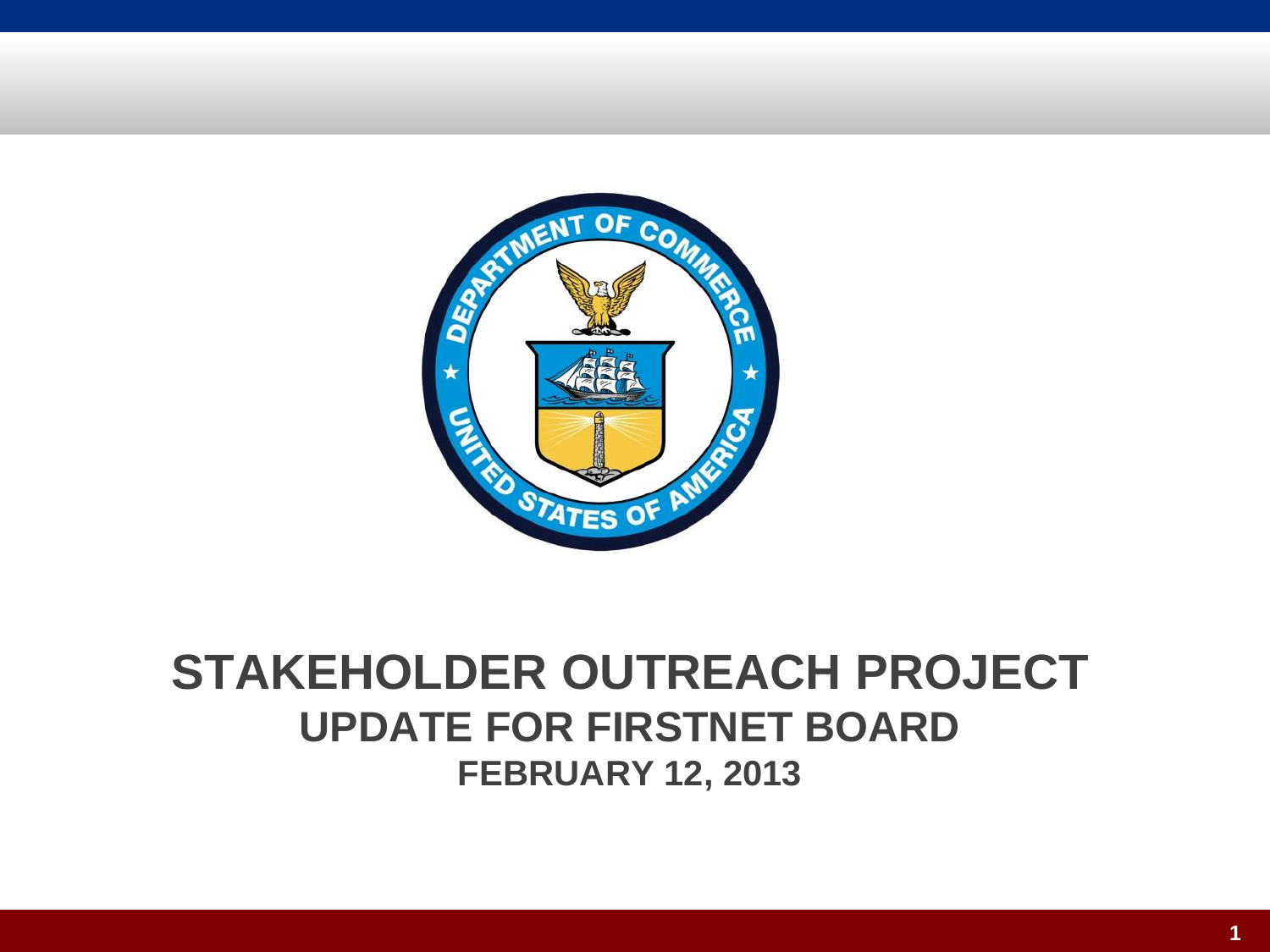#### **Agenda**

#### • **Introduction**

- Outreach Objectives
- Stakeholder Groups
- User Advocacy Organization
- Appendix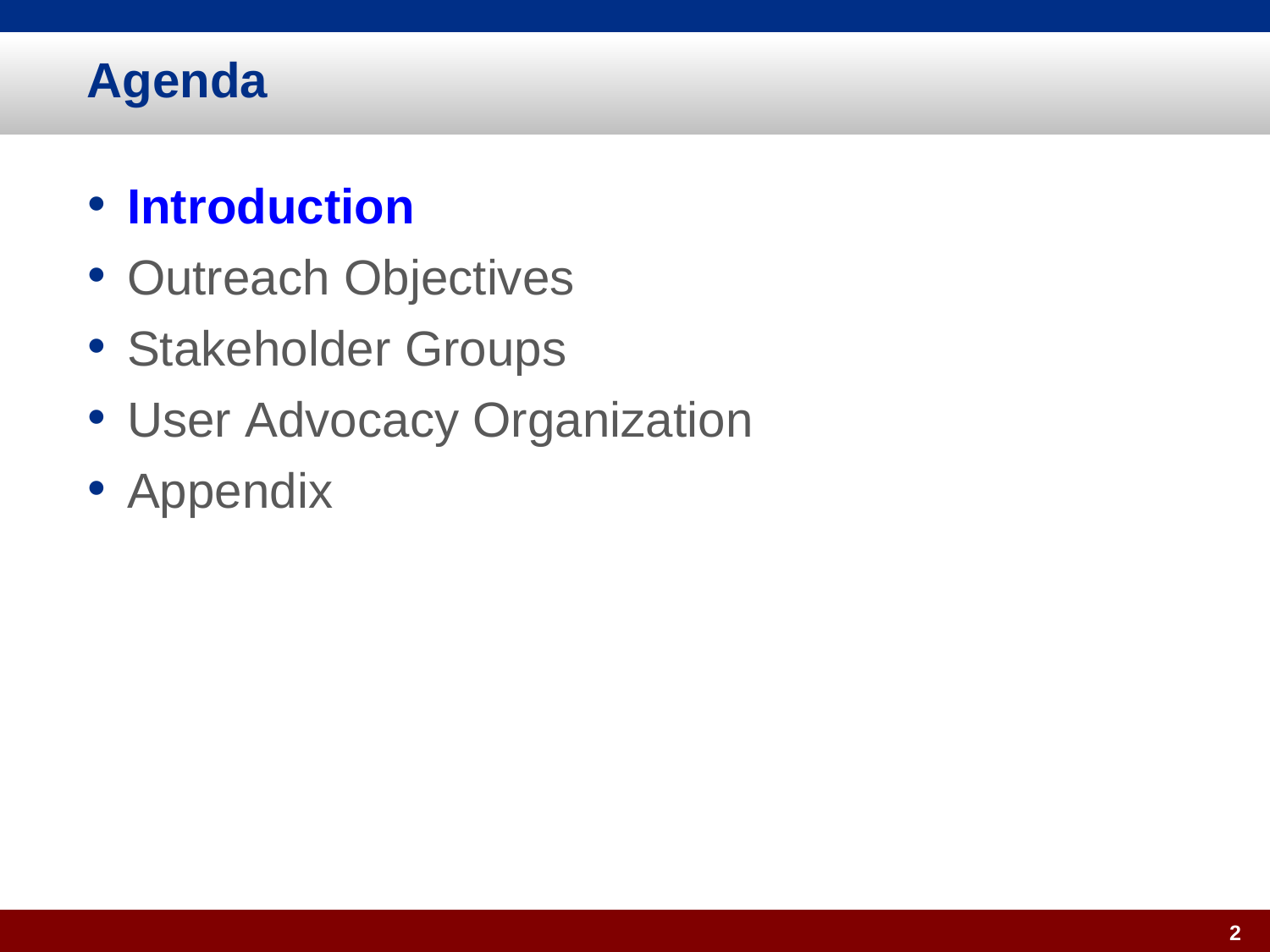#### **Stakeholder Outreach: Overall Objective**

# **"Create an informed relationship between FirstNet and its stakeholders"**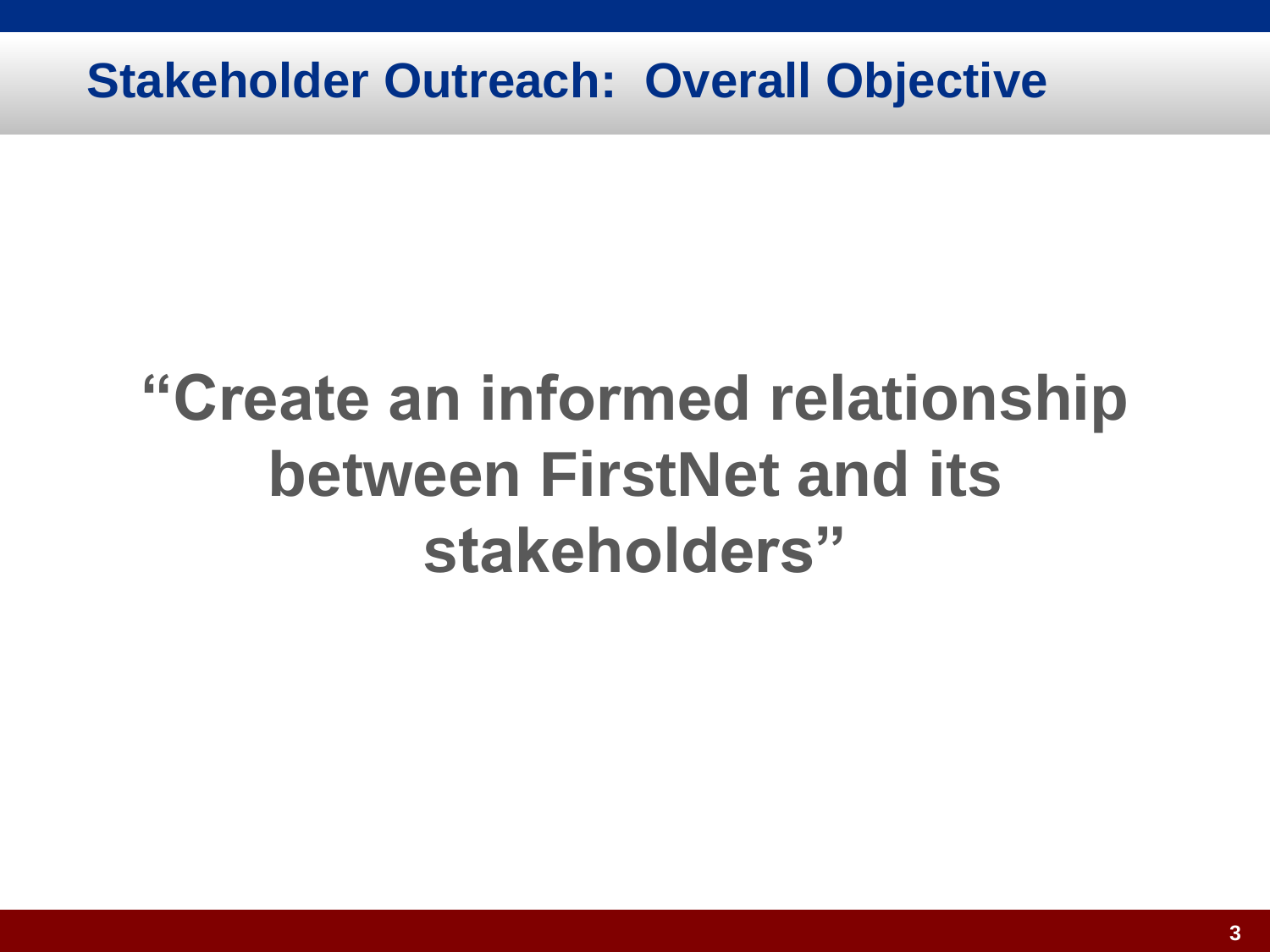#### **The scope of the State Consultation project has expanded**

- Stakeholder outreach now includes
	- 1. States and Territories
	- 2. Public safety users
	- 3. PSAC
	- 4. Tribes
	- 5. Federal users and agencies
	- 6. Congress
	- 7. Media
	- 8. BTOP recipients
	- 9. Applications development
	- 10. Vendors
	- 11. Technical community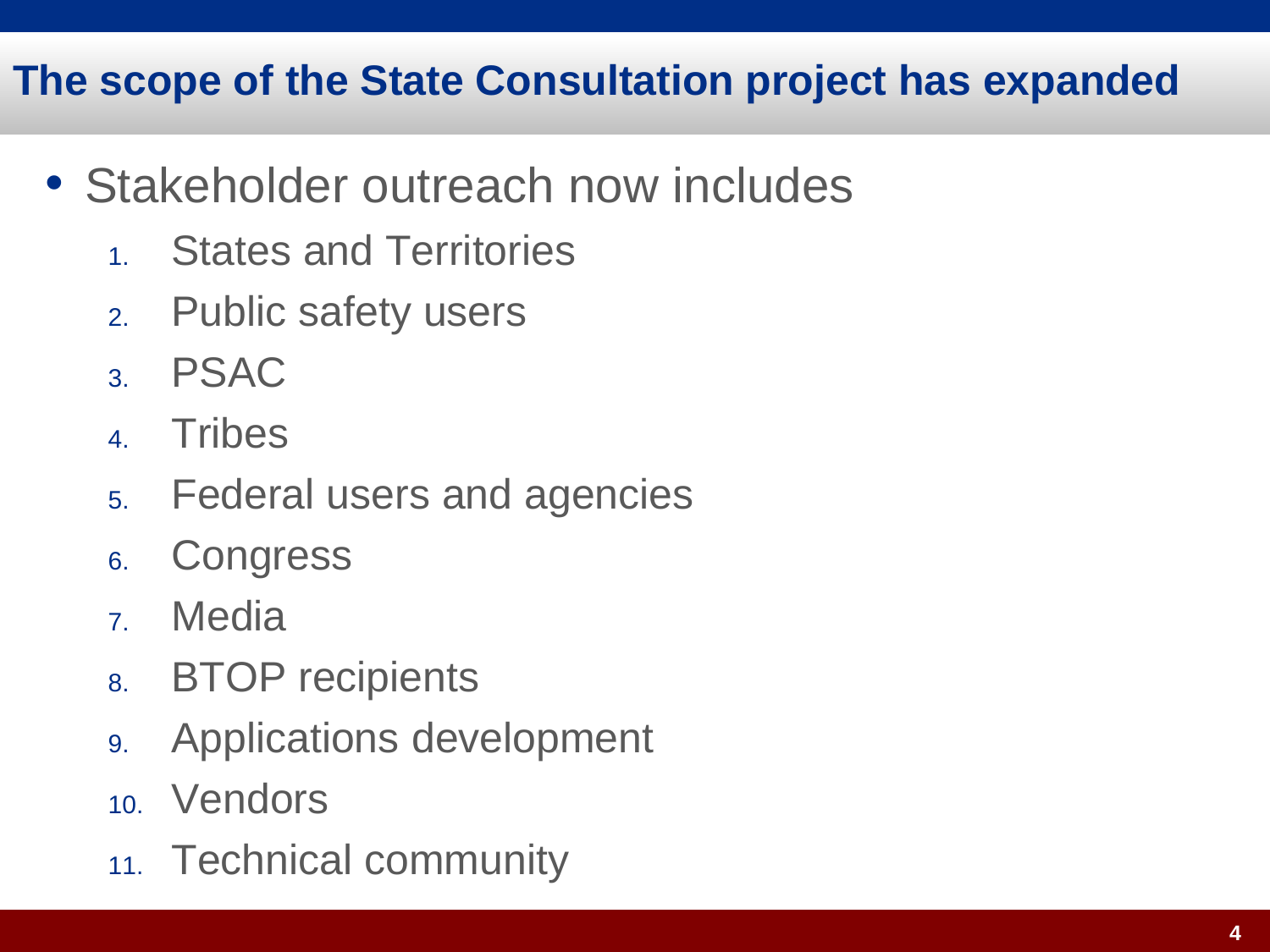#### **FirstNet will gain support by listening to and engaging with groups and individuals that can influence broader buy-in**

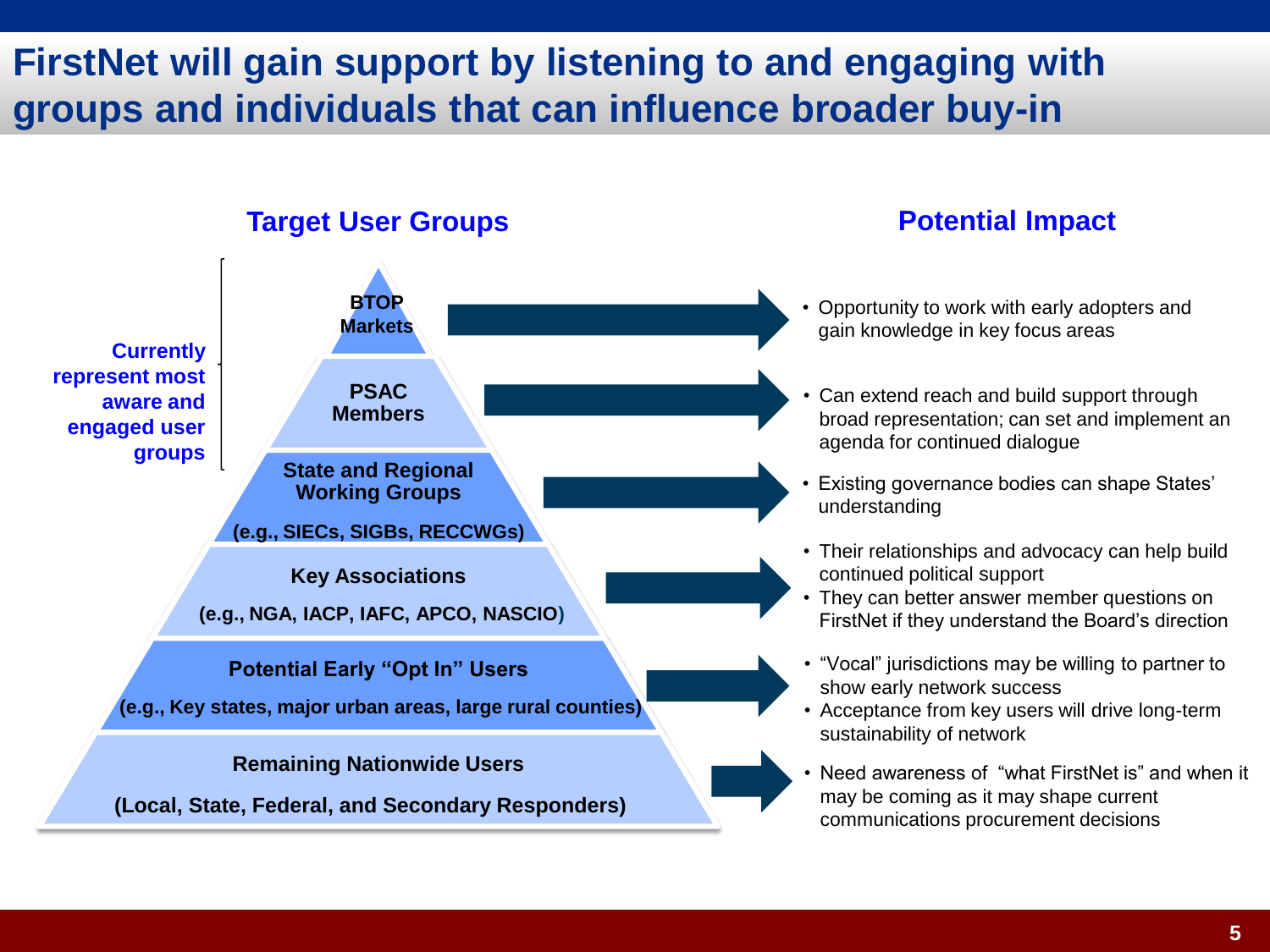#### **Agenda**

- Introduction
- **Outreach Objectives**
- Stakeholder Groups
- User Advocacy Organization
- Appendix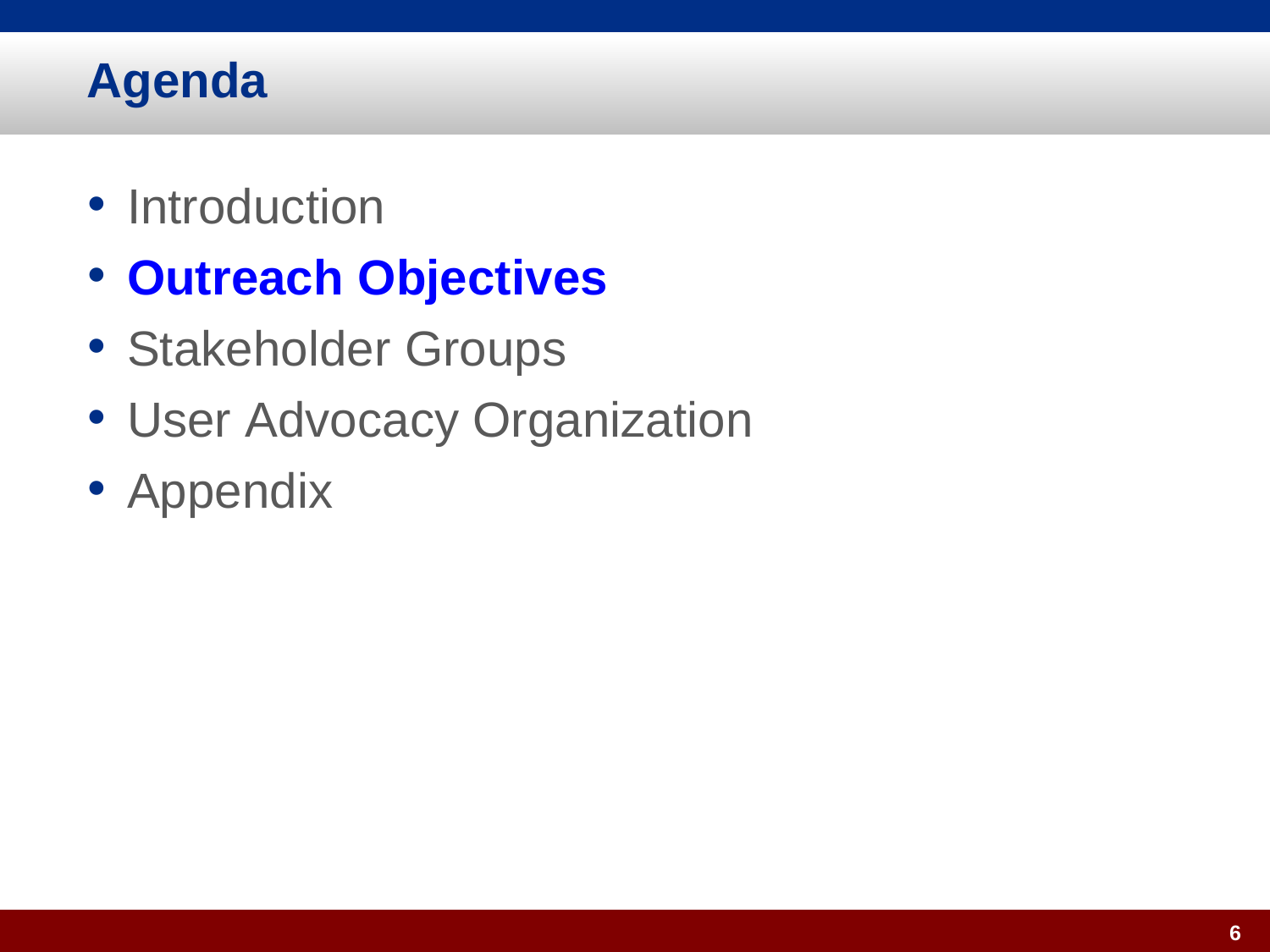#### **What is FirstNet trying to accomplish through the outreach program?**

**Host "Listening Tour" meetings to:**

- **Engage State and Territory decision makers**
	- Governors
	- CIOs
	- **C**thers
- **Engage public safety users**
	- At regional workshops
	- **At association meetings**
- **Fulfill legislative requirements**
- **Communicate with other stakeholder groups**

#### **ACTIONS OBJECTIVES**

**Understand priorities and concerns of first responders.**

- **Outreach meetings are the "market research" to assist FirstNet in defining its offering for public safety**
	- E.g. Network design, feature priorities, coverage, etc.
	- *-- Subject to Board discussion: --*
- **All 50 States and six Territories participate** in FirstNet's deployment
	- Expected late in 2013
- **FirstNet is serving first responders in all 50 States and six Territories** 
	- By the end of in 2015

**Objectives for each stakeholder group are detailed on the following slides**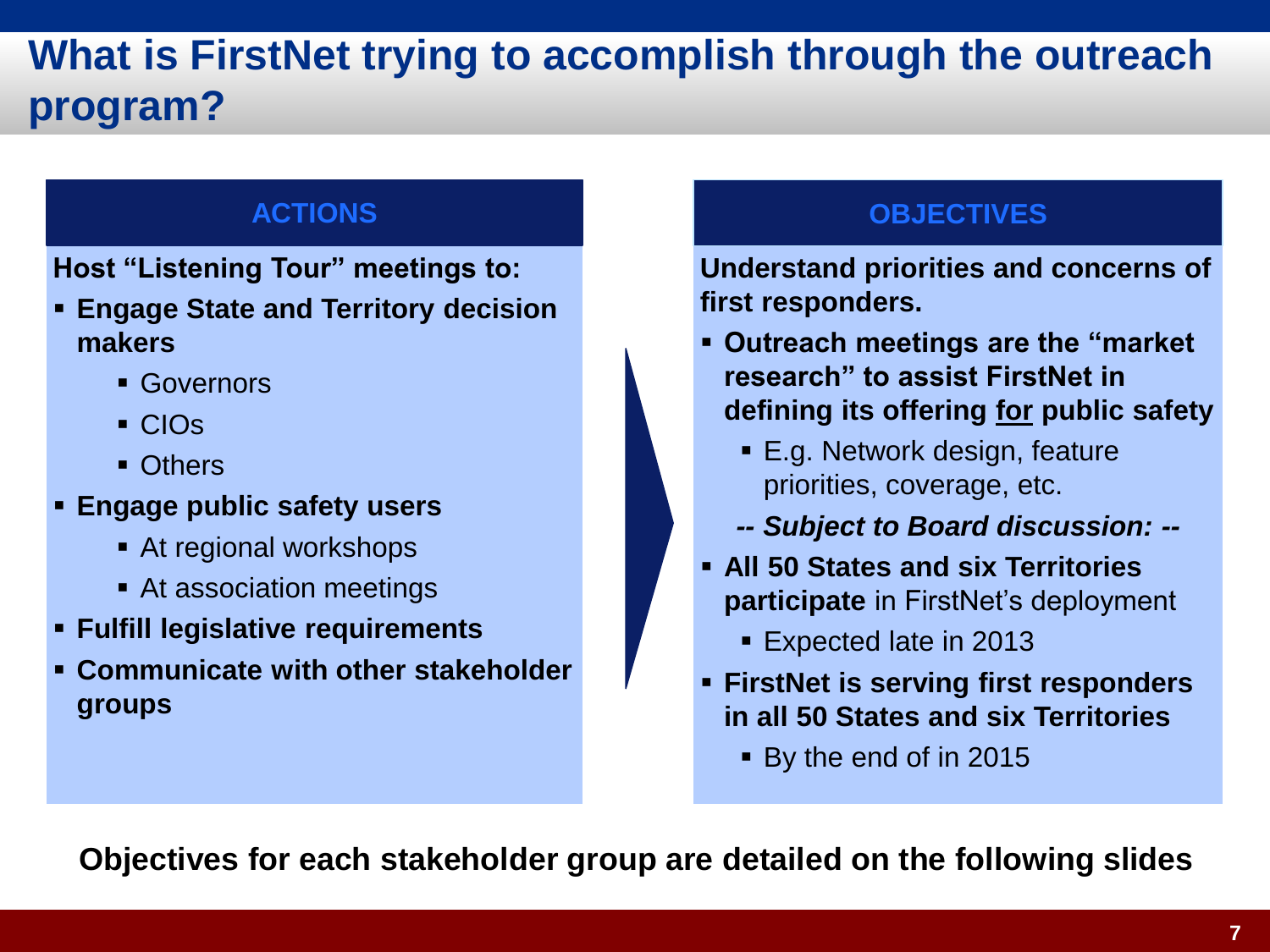#### **Agenda**

- Introduction
- Outreach Objectives
- **Stakeholder Groups**
- User Advocacy Organization
- Appendix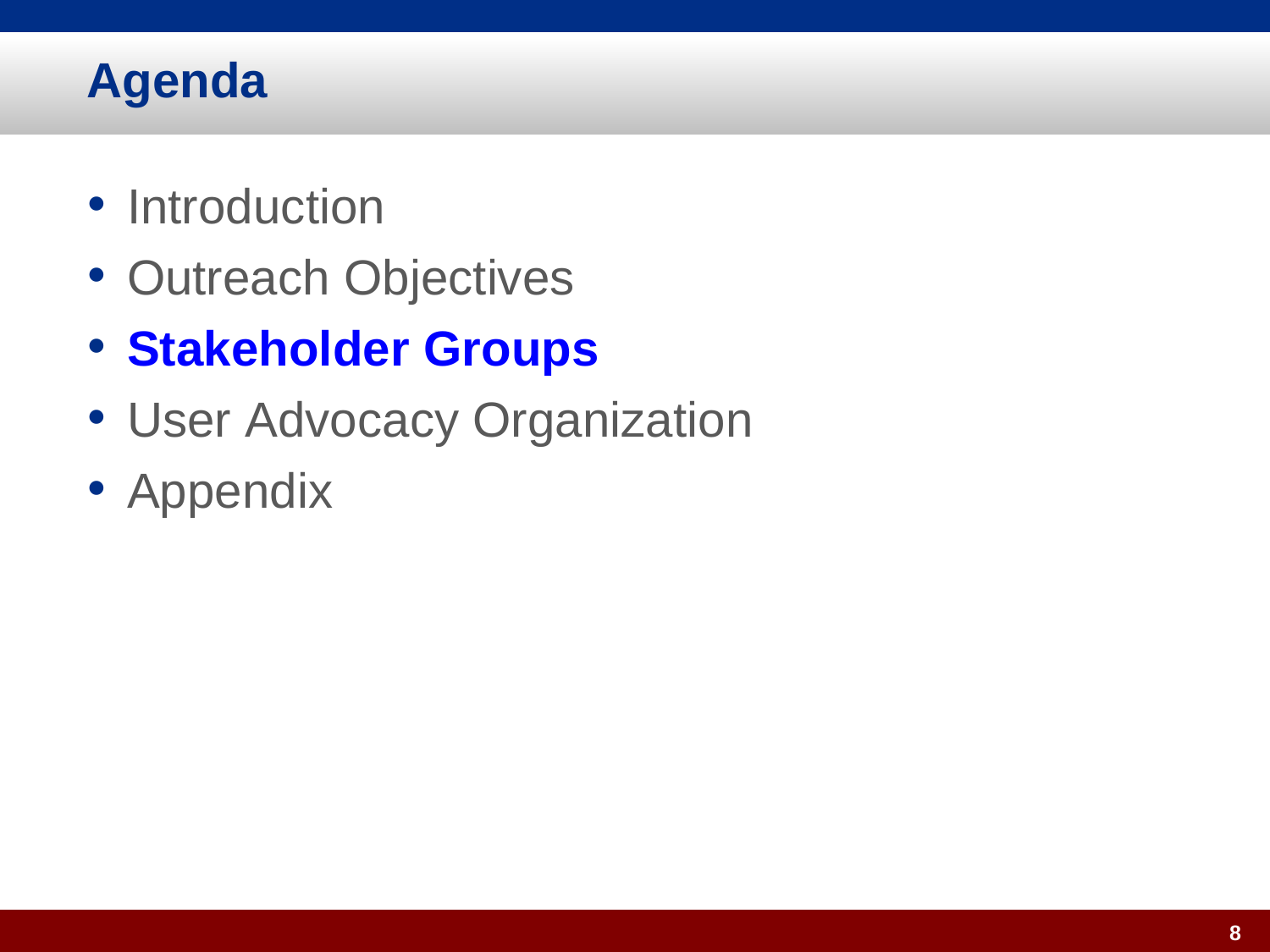#### **Functional Outreach Vertical: Governors/States and Territories**

Goal: Develop lasting relationships based on mutual trust, understanding and information exchange while preparing for the "opt" proposal.

| <b>Objectives</b>                                                                                                                  | Timing                                      |
|------------------------------------------------------------------------------------------------------------------------------------|---------------------------------------------|
| Host 6 regional "Listening Tour" meetings with National Governors<br>Association - targeting State and local officials.            | March/April                                 |
| Conduct meetings, seminars, and conference lectures targeting<br>Governors, gubernatorial staff (CIOs, Public Safety, Technology). | Ongoing                                     |
| Model state participation proposals consistent with statutory<br>requirements.                                                     | Pending adoption of<br>network architecture |
| Coordinate with NTIA/SLIGP grant staff re: outreach, data<br>collection, and grant implementation.                                 | Ongoing                                     |
| Model state legislative considerations relating to FirstNet<br>participation proposals.                                            | <b>TBD</b>                                  |

Note: Timing of activities in all Outreach Verticals depends on filling open positions.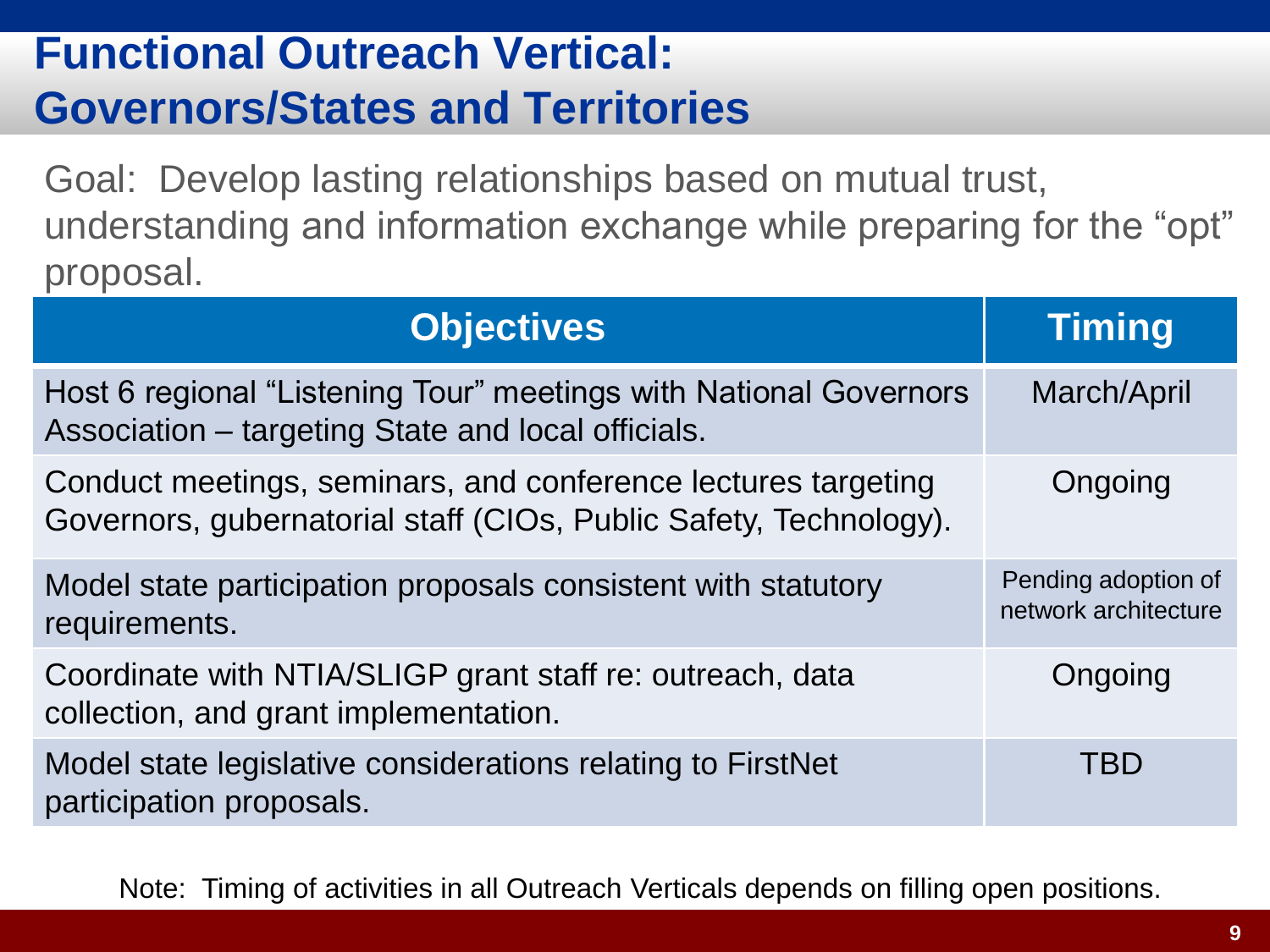#### **Functional Outreach Vertical: Public Safety Users—State and Local**

Goal: Create informed consumers and partners of FN services.

| <b>Objectives</b>                                                                                                                                                                                                                                                                                                                                                 | <b>Timing</b>                      |
|-------------------------------------------------------------------------------------------------------------------------------------------------------------------------------------------------------------------------------------------------------------------------------------------------------------------------------------------------------------------|------------------------------------|
| Directly engage professional associations to leverage their membership via<br>their staff and elected leaders, messaging tools, conferences.<br>Maintain detailed contact data base<br>Create master conference calendar (See Appendix)<br>$\bullet$<br>Place FN message in each association newsletter<br>$\bullet$<br>Place FN speaker at each major conference | <b>Beginning</b><br>Q1             |
| Identify key regional and national conferences and place FN presenters on<br>the program.<br>Use regional conferences to hold invitational listening and briefing<br>sessions                                                                                                                                                                                     | <b>Beginning</b><br>Q <sub>1</sub> |
| Engage mayors directly though the appropriate mayors' association as well                                                                                                                                                                                                                                                                                         | <b>Beginning</b>                   |
| as the consultation workshops and other outreach visits.                                                                                                                                                                                                                                                                                                          | Q1                                 |
| Utilize industry and trade media to create awareness and product demand at                                                                                                                                                                                                                                                                                        | <b>Beginning</b>                   |
| the "street level."                                                                                                                                                                                                                                                                                                                                               | Q1                                 |
| Engage trade unions through FN outreach, utilize their conferences,                                                                                                                                                                                                                                                                                               | <b>Beginning</b>                   |
| messaging tools and leadership briefings.                                                                                                                                                                                                                                                                                                                         | Q1                                 |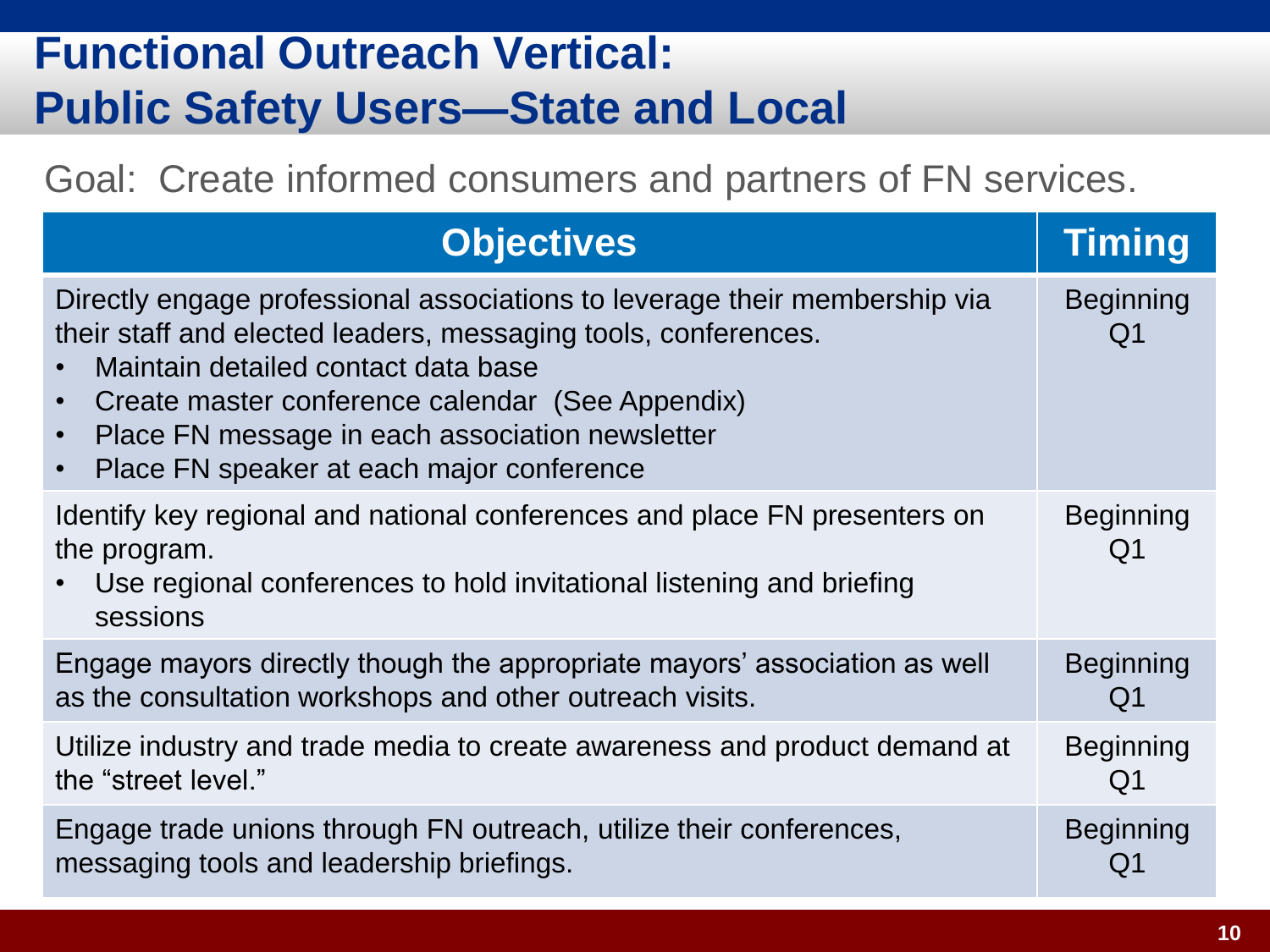#### **Functional Outreach Vertical: Public Safety Advisory Committee (PSAC)**

Goal: Utilize the PSAC as a functional outreach tool to its individual sponsors and to the broader public safety community.

| <b>Objectives</b>                                                | <b>Timing</b>    |
|------------------------------------------------------------------|------------------|
| Provide monthly technical and operational updates to the PSAC    | <b>Beginning</b> |
| <b>Executive Committee.</b>                                      | Q1               |
| Utilize PSAC leadership as presenters and agents of advocacy at  | <b>Beginning</b> |
| conferences and direct outreach.                                 | Q <sub>1</sub>   |
| Solicit PSAC feedback to FirstNet on matters which are statutory | <b>Beginning</b> |
| requirements.                                                    | Q1               |
| Add representation from potential Federal user groups.           | <b>Beginning</b> |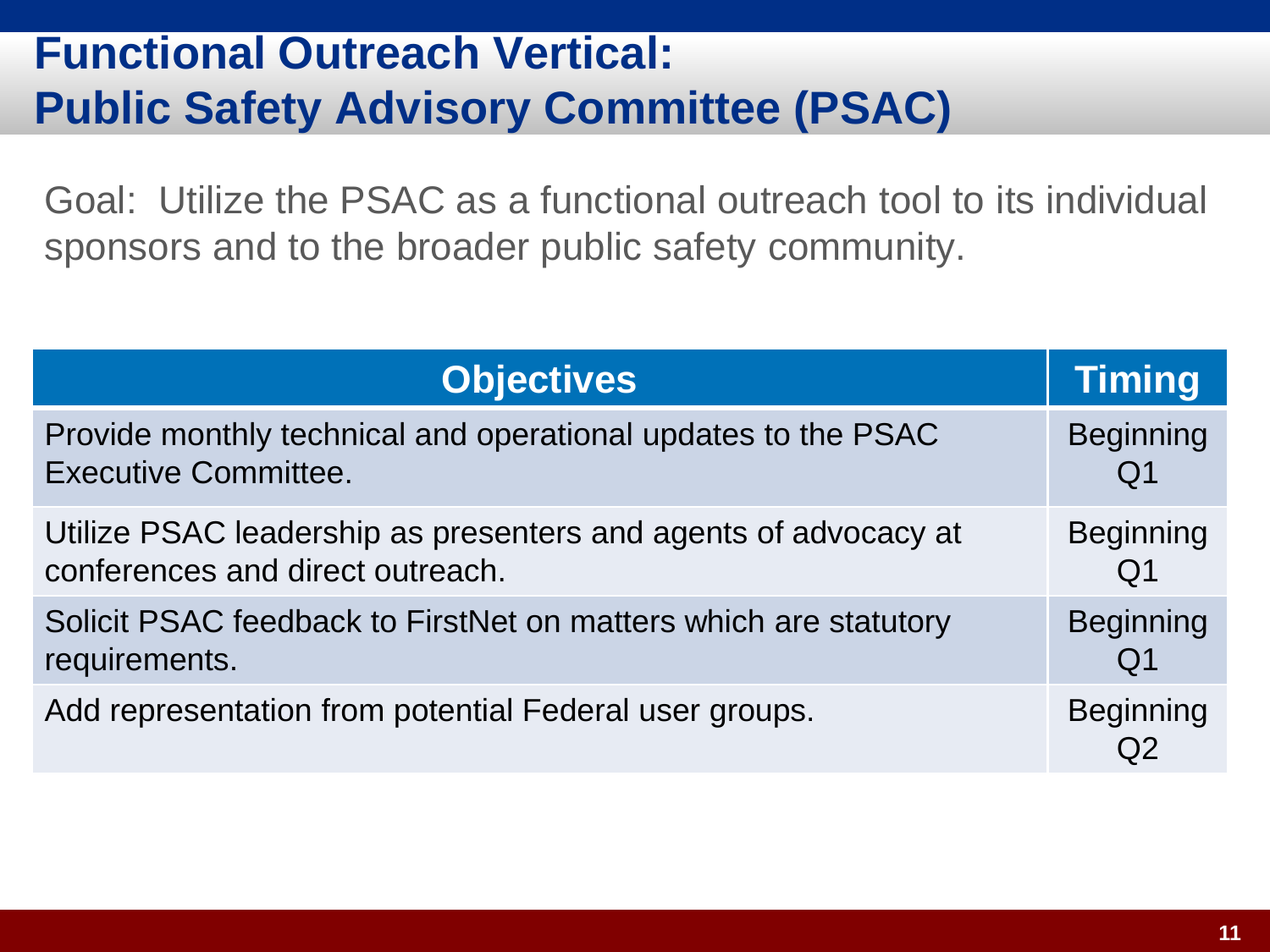#### **Functional Outreach Vertical: Tribes**

Goal: Develop lasting relationships based on mutual trust, understanding, and information exchange.

| <b>Objectives</b>                                                                                                                     | Timing                 |
|---------------------------------------------------------------------------------------------------------------------------------------|------------------------|
| Meet tribal representatives at regional "Listening Tour" meetings<br>and at other events. Understand tribes' priorities and concerns. | March/April<br>Ongoing |
| Coordinate with NTIA/SLIGP grant staff re: outreach and data<br>collection.                                                           | Ongoing                |
| Work with DoJ to identify other actions for tribal outreach                                                                           | Ongoing                |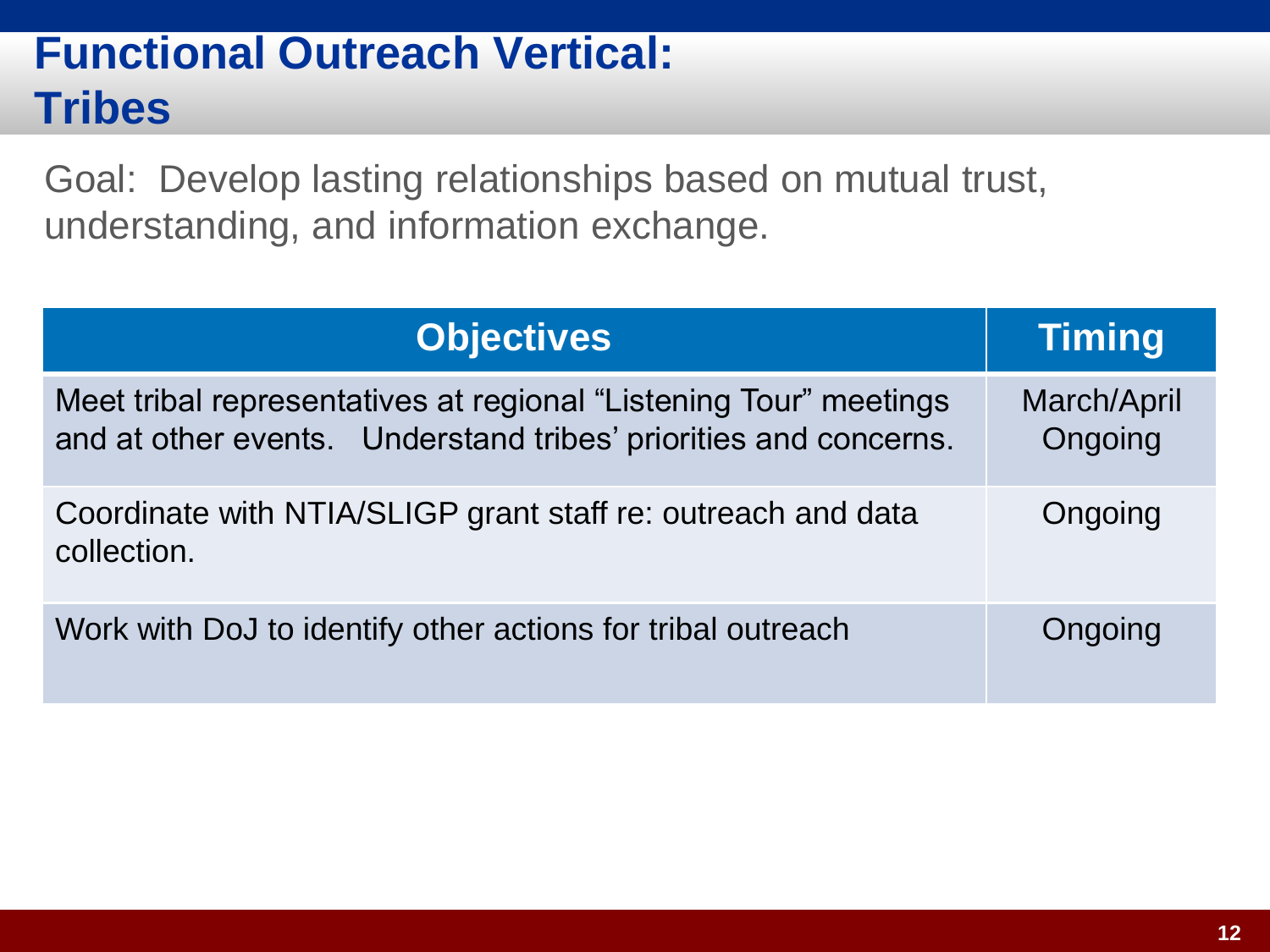#### **Functional Outreach Vertical: Federal Users and Agencies**

Goal: Create an advisory body comprised of potential Federal users and stakeholders in order to establish a plan for integrating federal users into FN.

| <b>Objectives</b>                                                                                                                                                                                                                                                                                                                                                | Timing                             |
|------------------------------------------------------------------------------------------------------------------------------------------------------------------------------------------------------------------------------------------------------------------------------------------------------------------------------------------------------------------|------------------------------------|
| Identify key Federal agencies who may potentially use FN services.                                                                                                                                                                                                                                                                                               | <b>Beginning</b><br>Q <sub>1</sub> |
| Identify key Federal agencies who are stakeholders in FN<br>operations and management.<br>Create channels of communication for key personnel<br>Establish relationships to enable efficient execution of FN<br>initiatives and processes<br>• Assign FN Board members as key points of contact for critical<br>agencies (e.g. Federal Communications Commission) | <b>Beginning</b><br>Q <sub>1</sub> |
| Identify an operational model for the Federal advisory group and<br>execute the creation of same. May occur via PSAC representation.                                                                                                                                                                                                                             | Q2                                 |
| Integrate Federal advice into FN planning.                                                                                                                                                                                                                                                                                                                       | <b>Beginning</b>                   |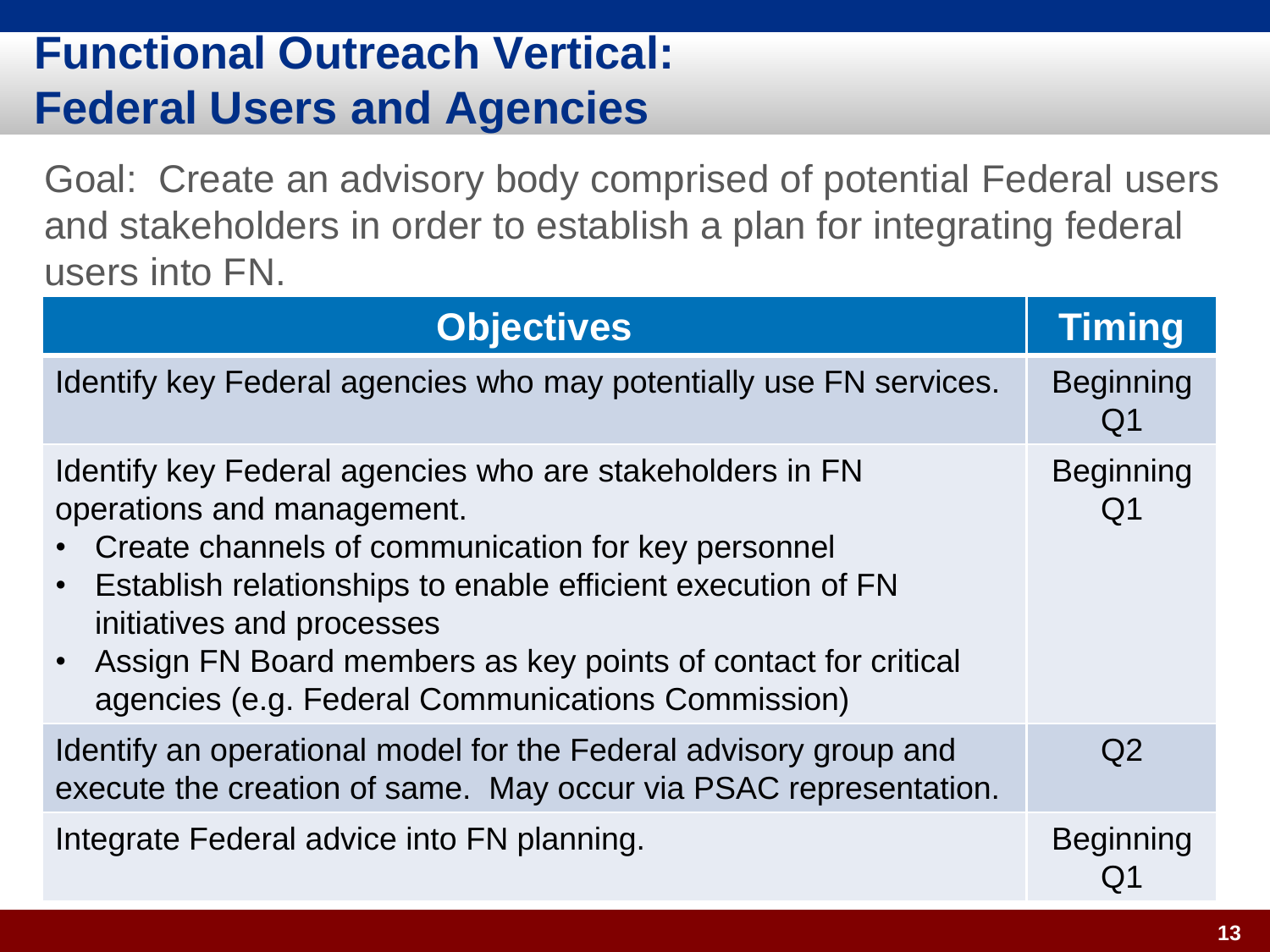#### **Functional Outreach Vertical: Congress**

Goal: Provide on-going information, compliance reporting, and updates to Congress and the committees of jurisdiction.

| <b>Objectives</b>                                                   | Timing                 |
|---------------------------------------------------------------------|------------------------|
| File mandatory reports.                                             | <b>Beginning</b><br>Q1 |
| Report to the committee and Chairperson of jurisdiction. Testify as | <b>Beginning</b>       |
| requested.                                                          | Q <sub>1</sub>         |
| Consider necessary changes or clarifications to laws affecting      | <b>Beginning</b>       |
| FirstNet. Seek Board direction on the resolution of barriers.       | Q <sub>1</sub>         |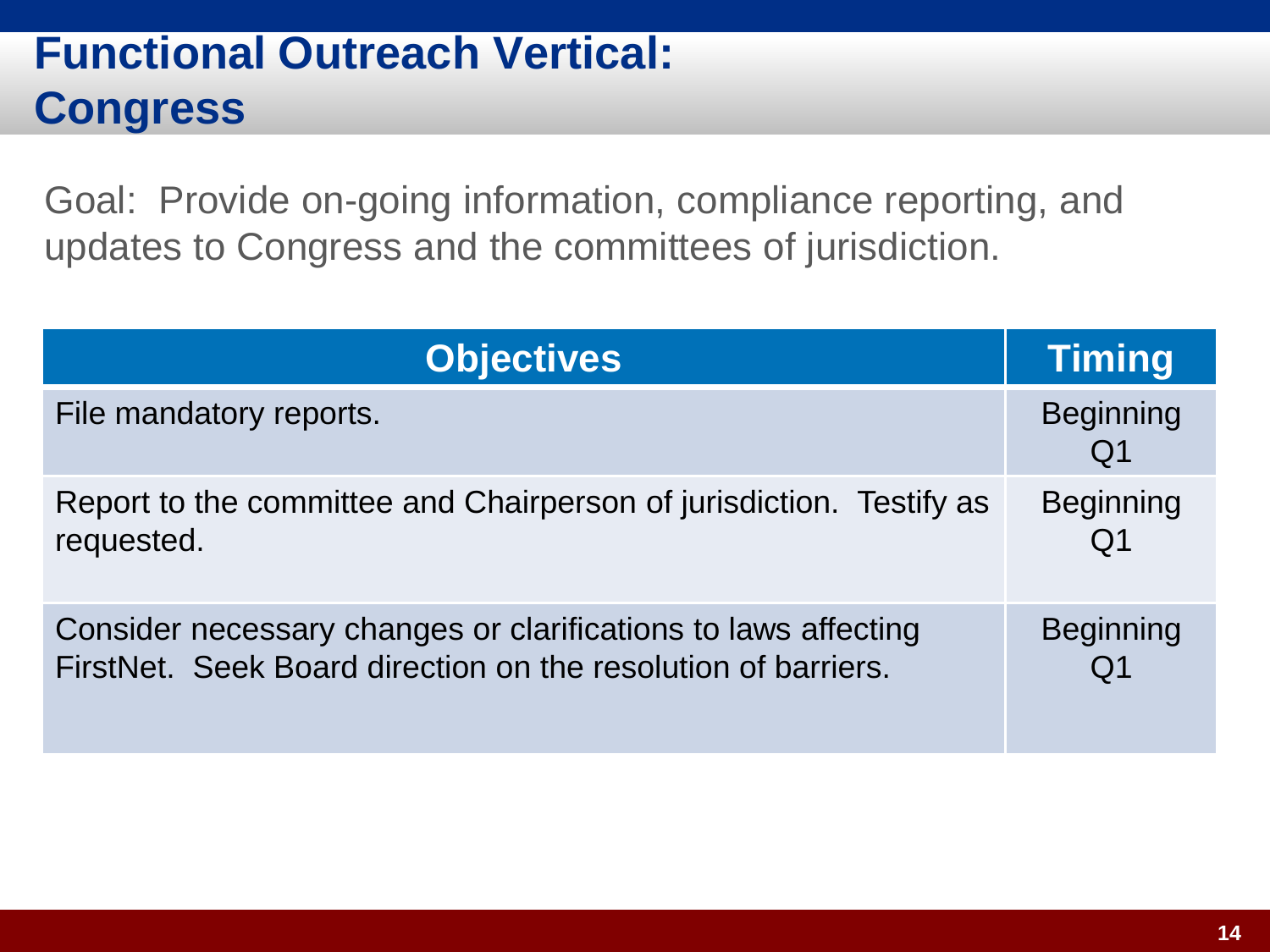#### **Functional Outreach Vertical: Media and Branding**

Goal: Proactively engage media outlets in an effort to leverage as a communications resource for FirstNet.

| <b>Objectives</b>                                                                                                       | <b>Timing</b>       |
|-------------------------------------------------------------------------------------------------------------------------|---------------------|
| Place at least one story per week in industry trade publications.                                                       | <b>Beginning Q1</b> |
| Produce and maintain FirstNet fact sheet and talking points for<br>board members and staff authorized as spokespersons. | <b>Beginning Q1</b> |
| Build FirstNet website and web presence as tool to reach public<br>safety users.                                        | Q <sub>2</sub>      |
| Develop FirstNet logo and brand consistent with public safety<br>image.                                                 | Q <sub>2</sub>      |
| Develop communication strategies which are coordinated to<br>FirstNet's ongoing evolution and development.              | <b>Beginning Q1</b> |
| Develop social media strategy for Twitter, blogs, and Facebook and<br>policies to effect same.                          | <b>Beginning Q2</b> |
| Note: Timing dependent on filling open positions.                                                                       |                     |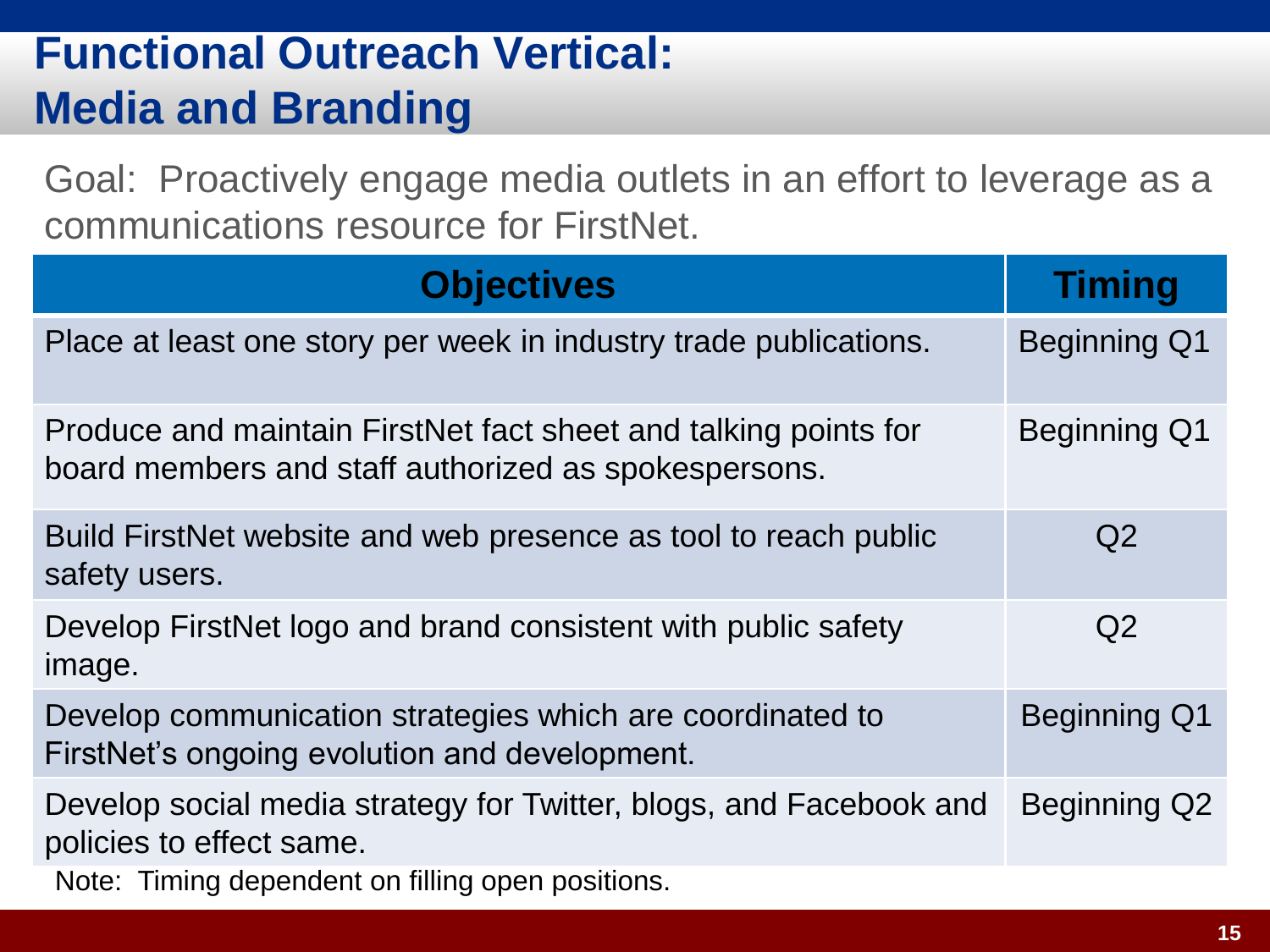#### **Functional Outreach Vertical: BTOP**

• Goal: Gain valuable operational knowledge regarding the deployment of an LTE network, its supporting organization, and its applications within the standards and requirements of a public safety environment.

| <b>Objectives</b>                                                                                                                                                                                                                                                                                 | <b>Timing</b>          |
|---------------------------------------------------------------------------------------------------------------------------------------------------------------------------------------------------------------------------------------------------------------------------------------------------|------------------------|
| Negotiate conditions with BTOP recipients enabling FirstNet to enter<br>into spectrum lease agreements.                                                                                                                                                                                           | <b>Beginning</b><br>Q1 |
| Recommend to NTIA the lifting of the partial suspension of the BTOP<br>grants if conditions are met.                                                                                                                                                                                              | Q1/Q2                  |
| Oversee the successful implementation of the projects enabling<br>learnings from key focus areas such as:<br>provisioning and billing, border spectrum management,<br>deployable units, carrier integration, and standard network<br>designs for integration into the FirstNet nationwide network | Ongoing                |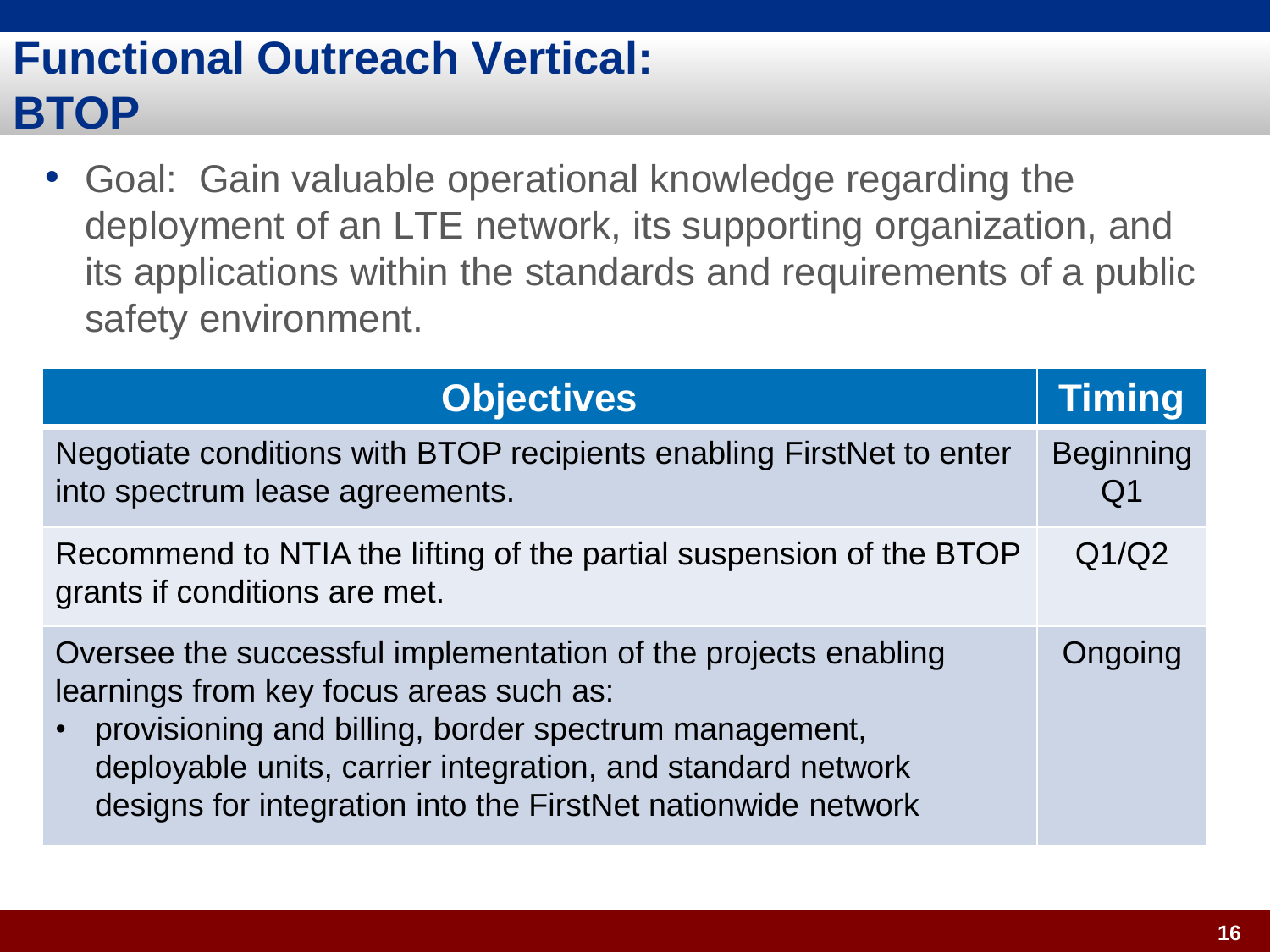#### **Functional Outreach Vertical: Application Development\***

Goal: Build a library of public safety applications which will improve the performance and efficiency of the public safety community for first responders and the general public.

| <b>Objectives</b> (target to complete within 90 days)                                                                                | Timing |
|--------------------------------------------------------------------------------------------------------------------------------------|--------|
| Solicit a list of applications and create an initial inventory to see what<br>work can be leveraged.                                 | Q1/Q2  |
| Gather data on most critical applications and needs from the users'<br>perspective on data needs and user experience.                | Q1/Q2  |
| Better understand existing operational processes and security<br>requirements.                                                       | Q1/Q2  |
| Understand what devices, technologies, and back-end systems are<br>used and supported by the various agencies.                       | Q1/Q2  |
| Schedule and plan 1 <sup>st</sup> FirstNet "hackathon" to generate enthusiasm in<br>the developer community to take place during Q2. | Q2     |

\* Bill Keever & Peters Suh will cover in more detail as separate agenda item.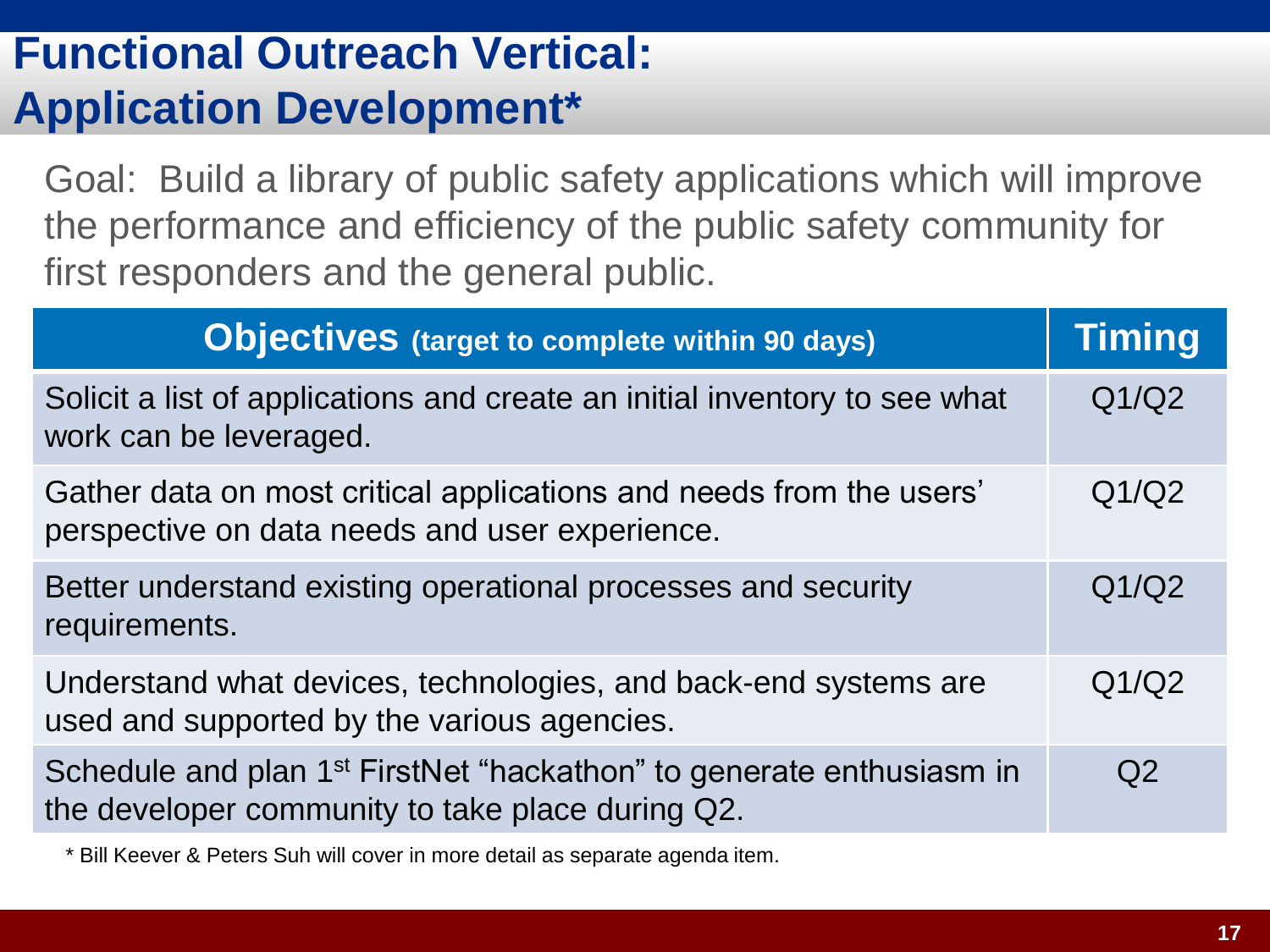#### **Functional Outreach Vertical: Vendors**

Goal: Engage in effective communications with the vendor, manufacturing and services community in order to maximize the quality of FN products, offerings, and operations.

| <b>Objectives</b>                                                                                                                                                                                                  | <b>Timing</b>       |
|--------------------------------------------------------------------------------------------------------------------------------------------------------------------------------------------------------------------|---------------------|
| Utilize Request for Information (RFI), Notice of Inquiry (NOI), and other<br>formal listening mechanisms to solicit best practice recommendations.<br>1 NOI complete<br>3 RFI's planned for Q1 and Q2<br>$\bullet$ | Q1/Q2               |
| Conduct monthly webinars which are open to potential customers and the<br>vendor community.                                                                                                                        | <b>Beginning Q1</b> |
| Conduct a FN vendor day in conjunction with Public Safety Communications<br>Research annual event (June 4-6). Planning underway.                                                                                   | June                |
| Conduct quarterly vendor forums.                                                                                                                                                                                   | Beginning Q2        |
| Engage vendor trade associations through their advisory boards, messaging<br>tools, trade conferences, and other events.                                                                                           | Beginning Q2        |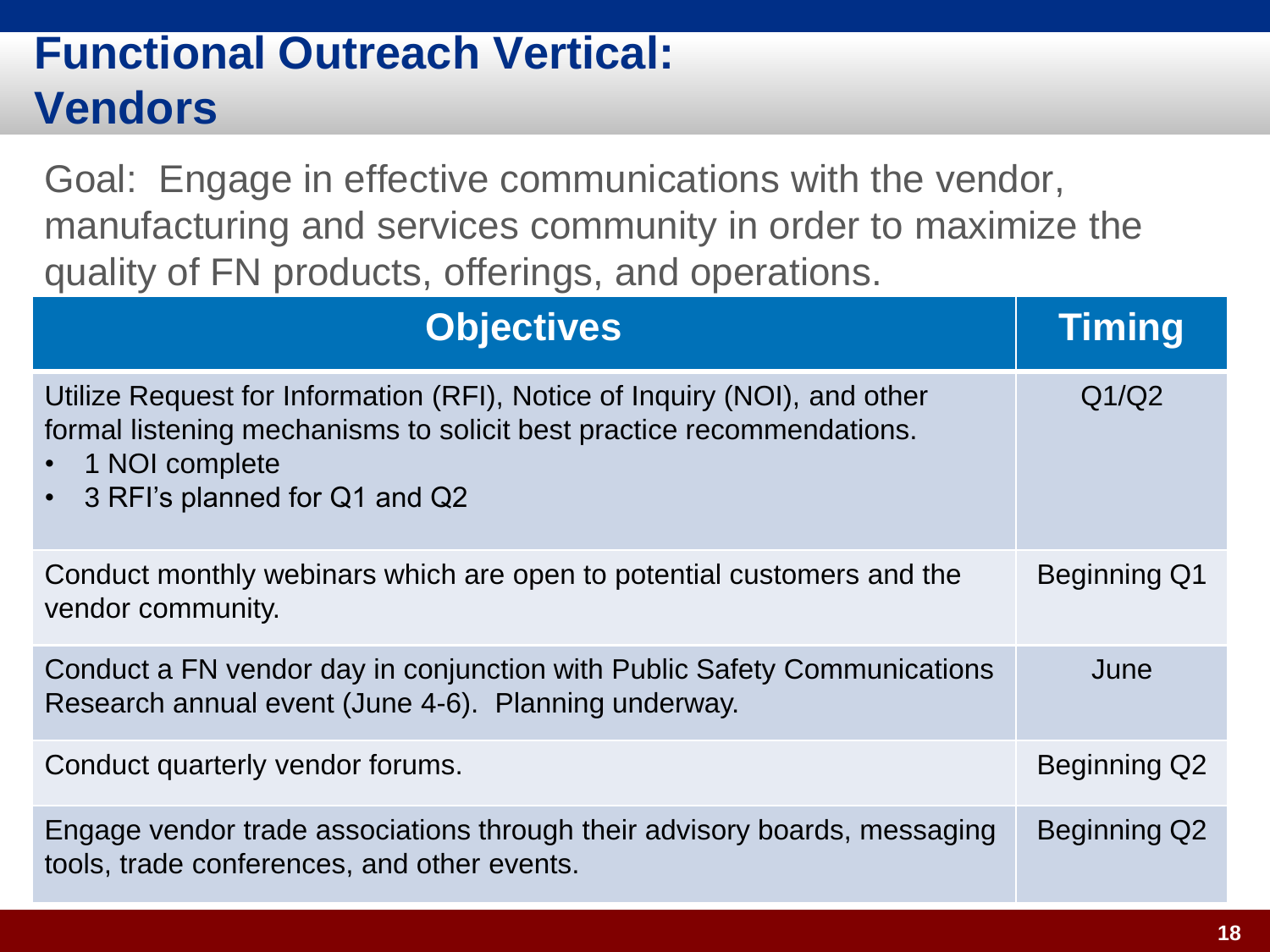#### **Functional Outreach Vertical: Technical Community**

Goal: Engage opinion leaders the technical community who have contributions to make to FirstNet and solicit those contributions.

| <b>Objectives</b>                                                                                                                                                                             | Timing                 |
|-----------------------------------------------------------------------------------------------------------------------------------------------------------------------------------------------|------------------------|
| Identify opinion leaders--including industry experts, academics, and<br>research organizations--in the technical community who are not<br>represented in other functional outreach verticals. | <b>Beginning</b><br>Q1 |
| Conduct outreach to these individuals and their member<br>organizations.                                                                                                                      | <b>Beginning</b><br>Q1 |
| Build communication channels with selected community members,<br>seeking individuals who can convey FirstNet's initiatives to a broader<br>audience.                                          | <b>Beginning</b>       |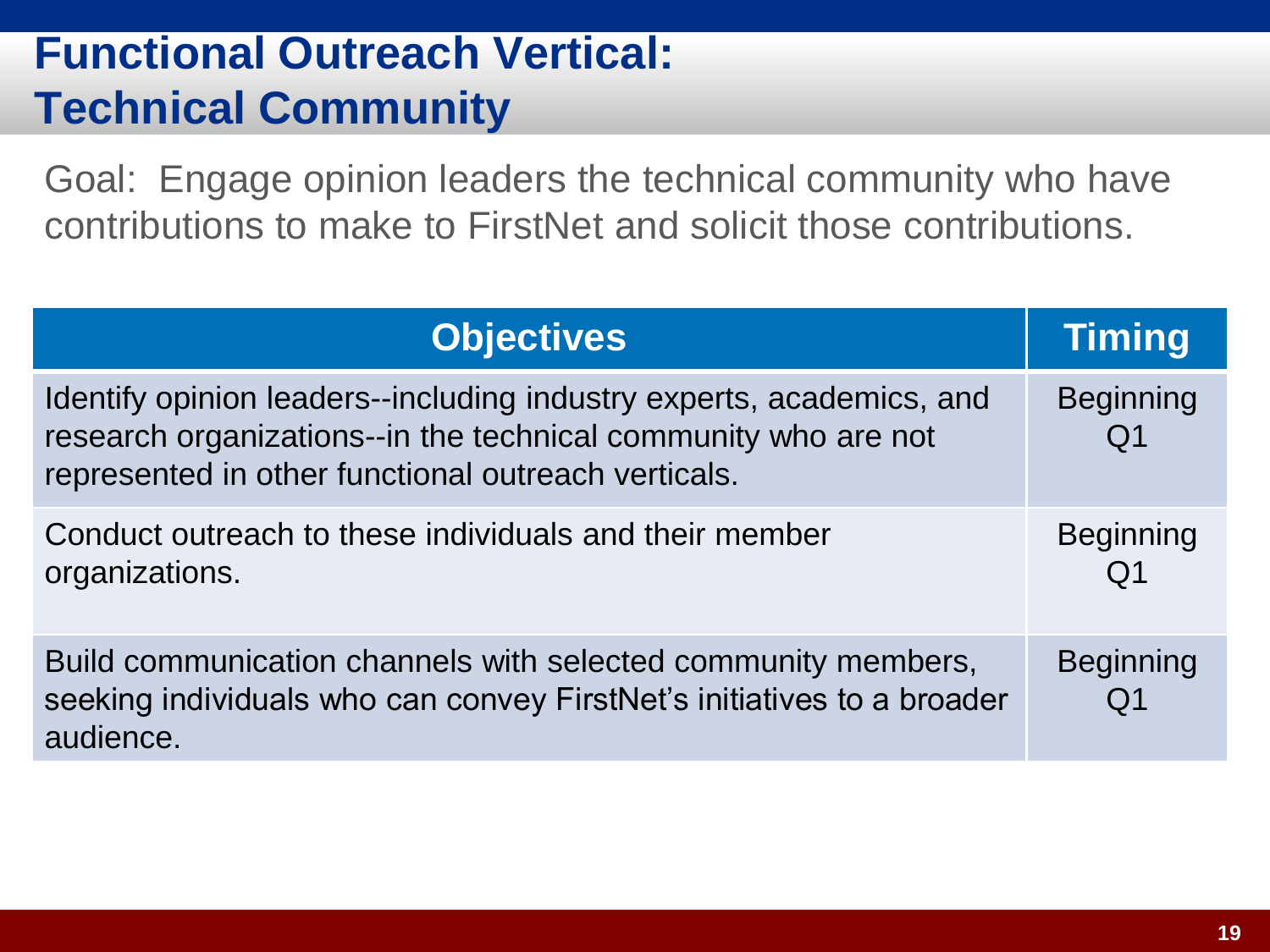#### **Agenda**

- Introduction
- Outreach Objectives
- Stakeholder Groups
- **User Advocacy Organization**
- Appendix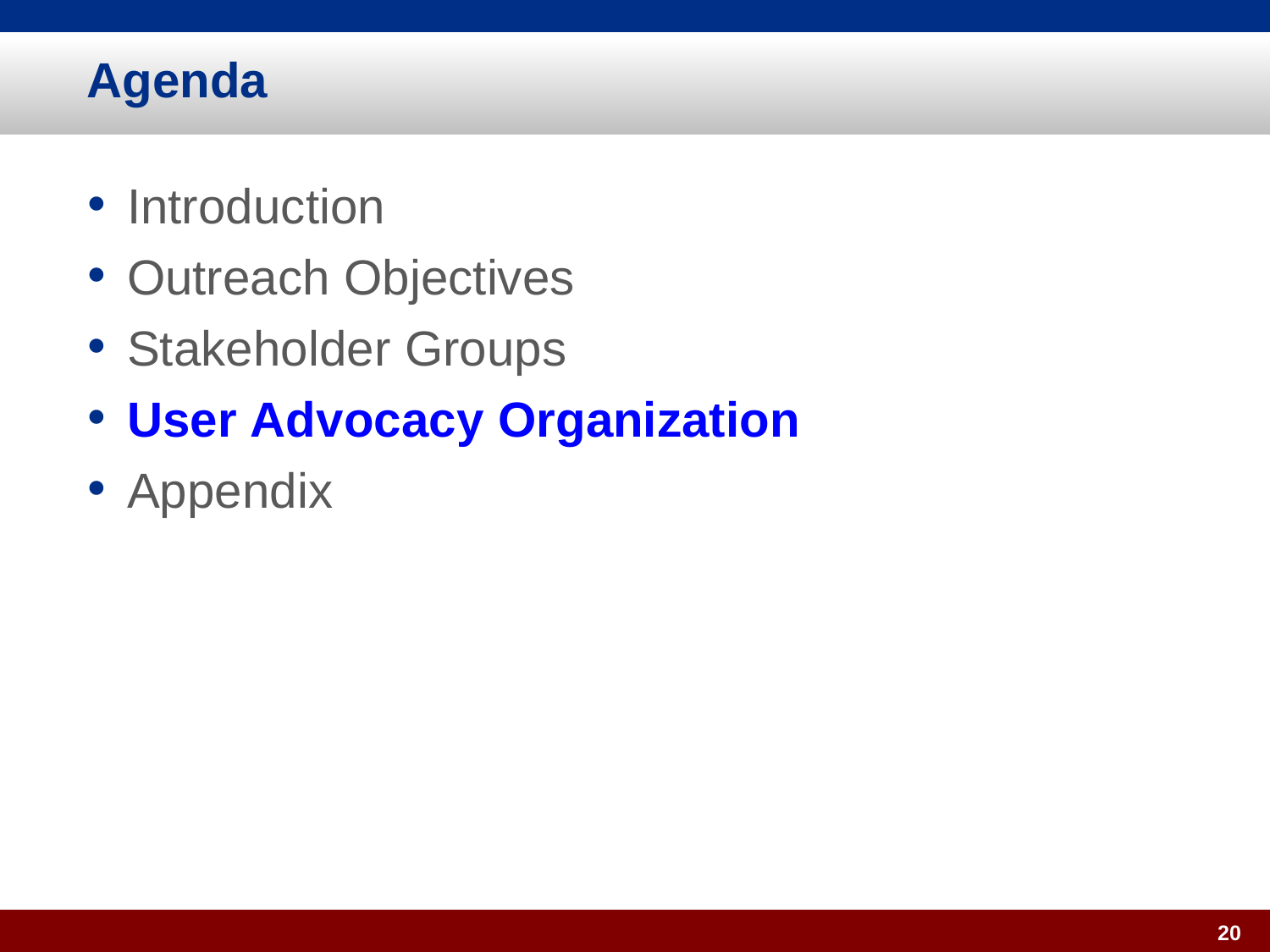## **User Advocacy Organization**

The User Advocacy (UA) organization has been designed to focus initially on Stakeholder Outreach.

- Chief Johnson serving as acting Chief User Advocacy **Officer**
- One contractor is on staff
- NTIA is assisting in hiring two term employees
- NTIA has "lent" User Advocacy 3 partial FTEs
- UA is coordinating with other FirstNet Board members, contractors, and the PSAC to meet its outreach objectives

Other traditional "marketing and sales" positions will be added later.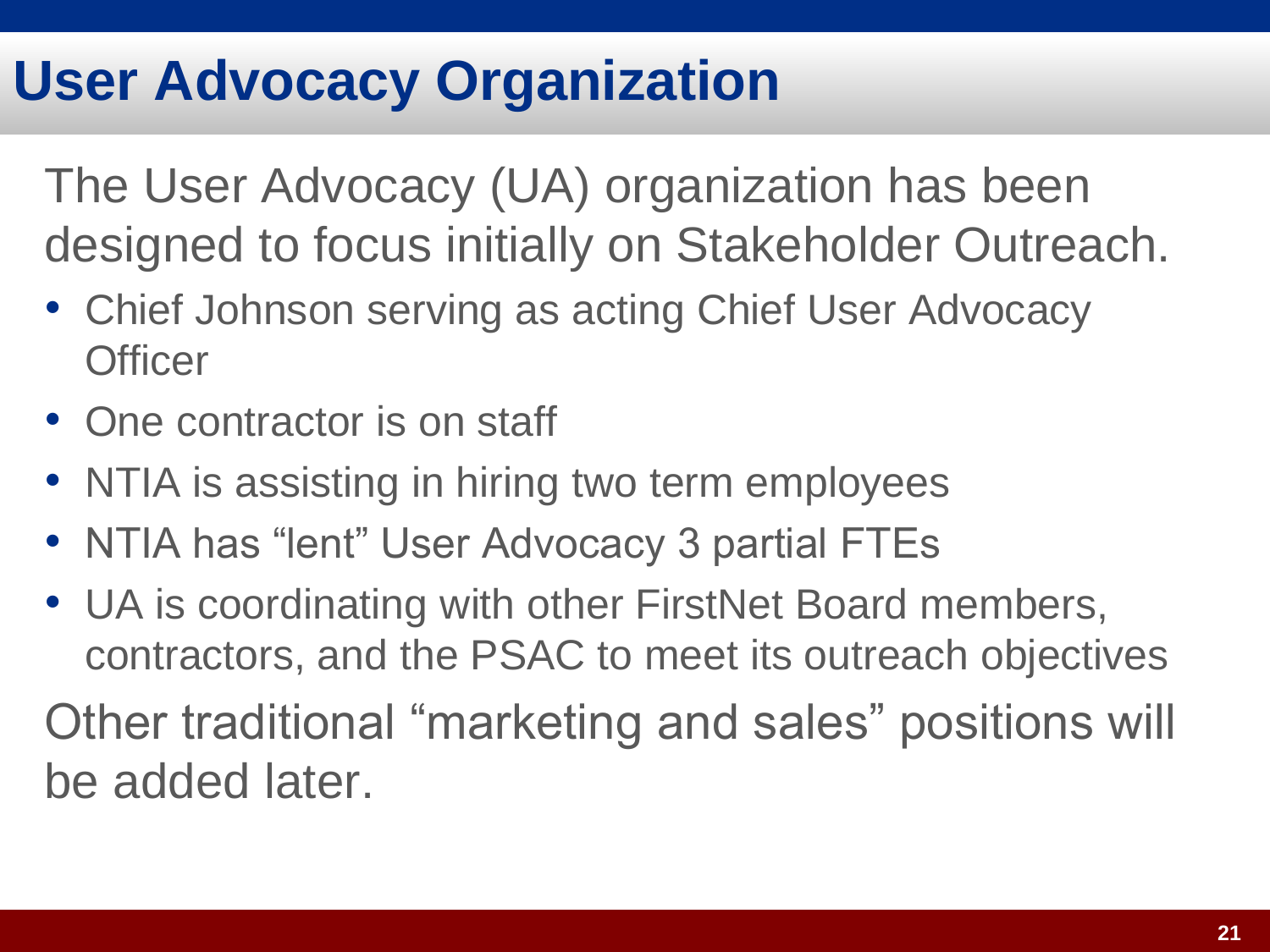#### **User Advocacy Organization--Current**



**\* Current structure. Other groups will be added later in the start-up phase.**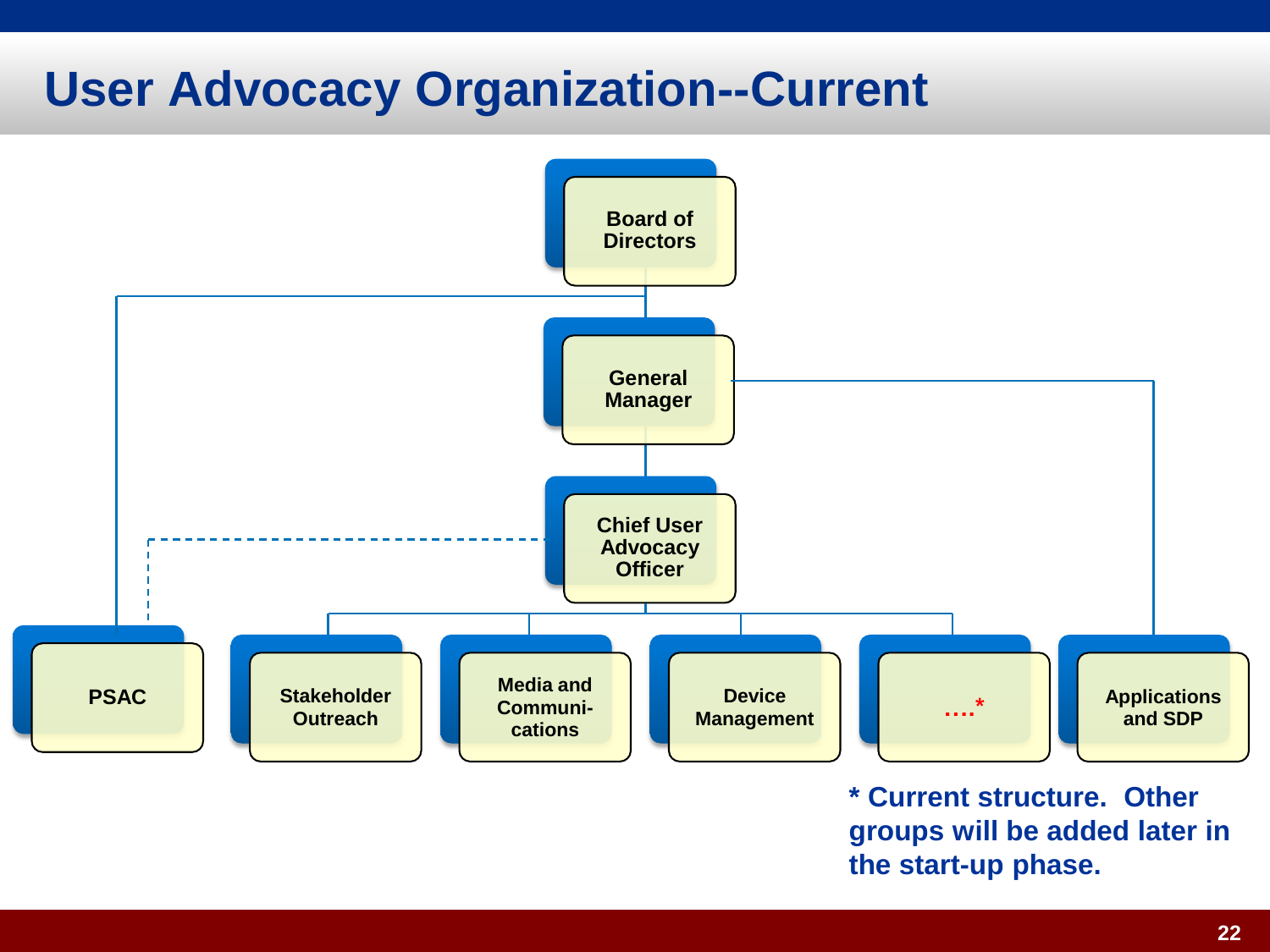#### **User Advocacy: Stakeholder Outreach**



Black: Position filled Blue: Position open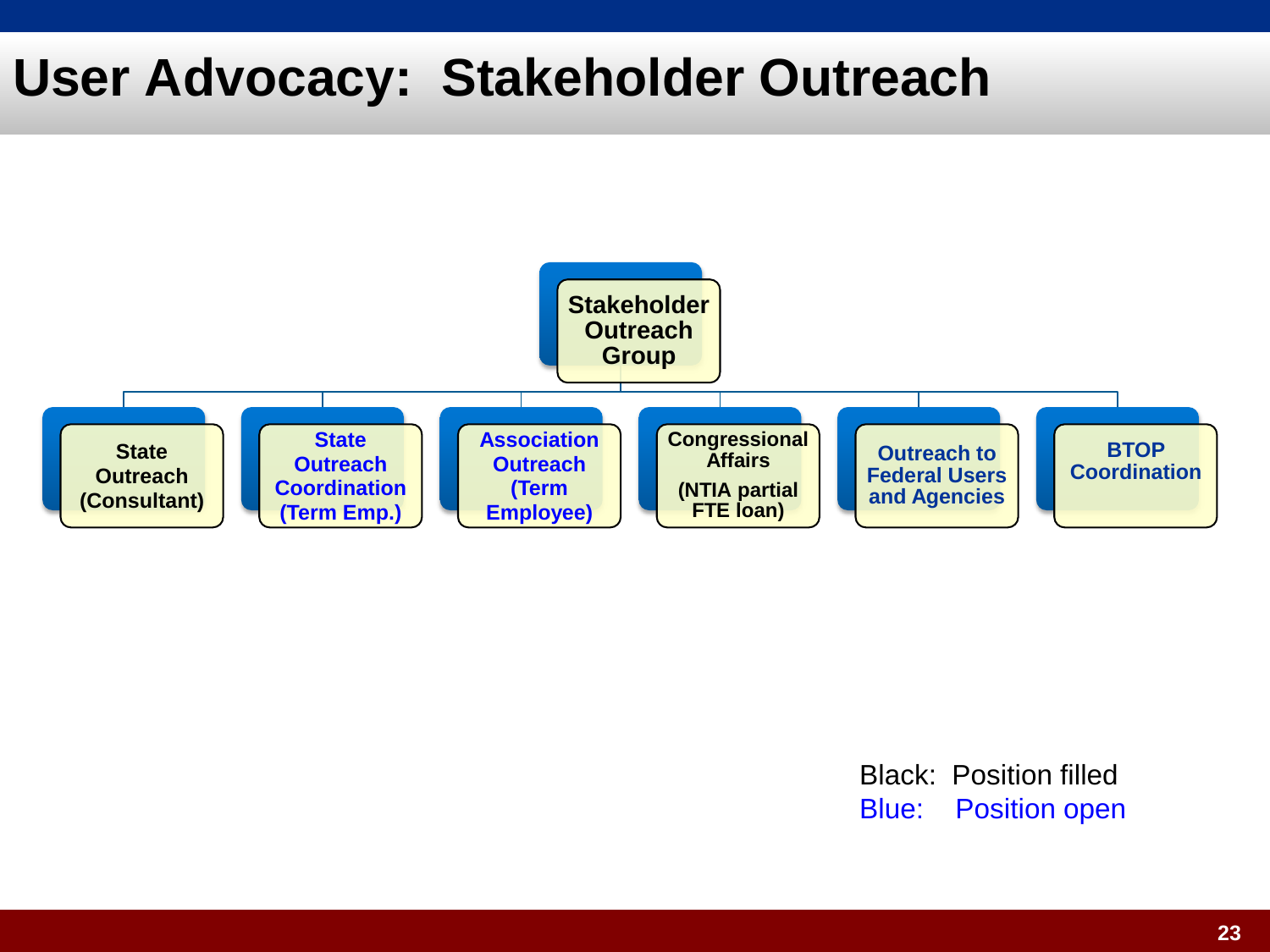## **User Advocacy: Media and Communications**



Black: Position filled Blue: Candidate open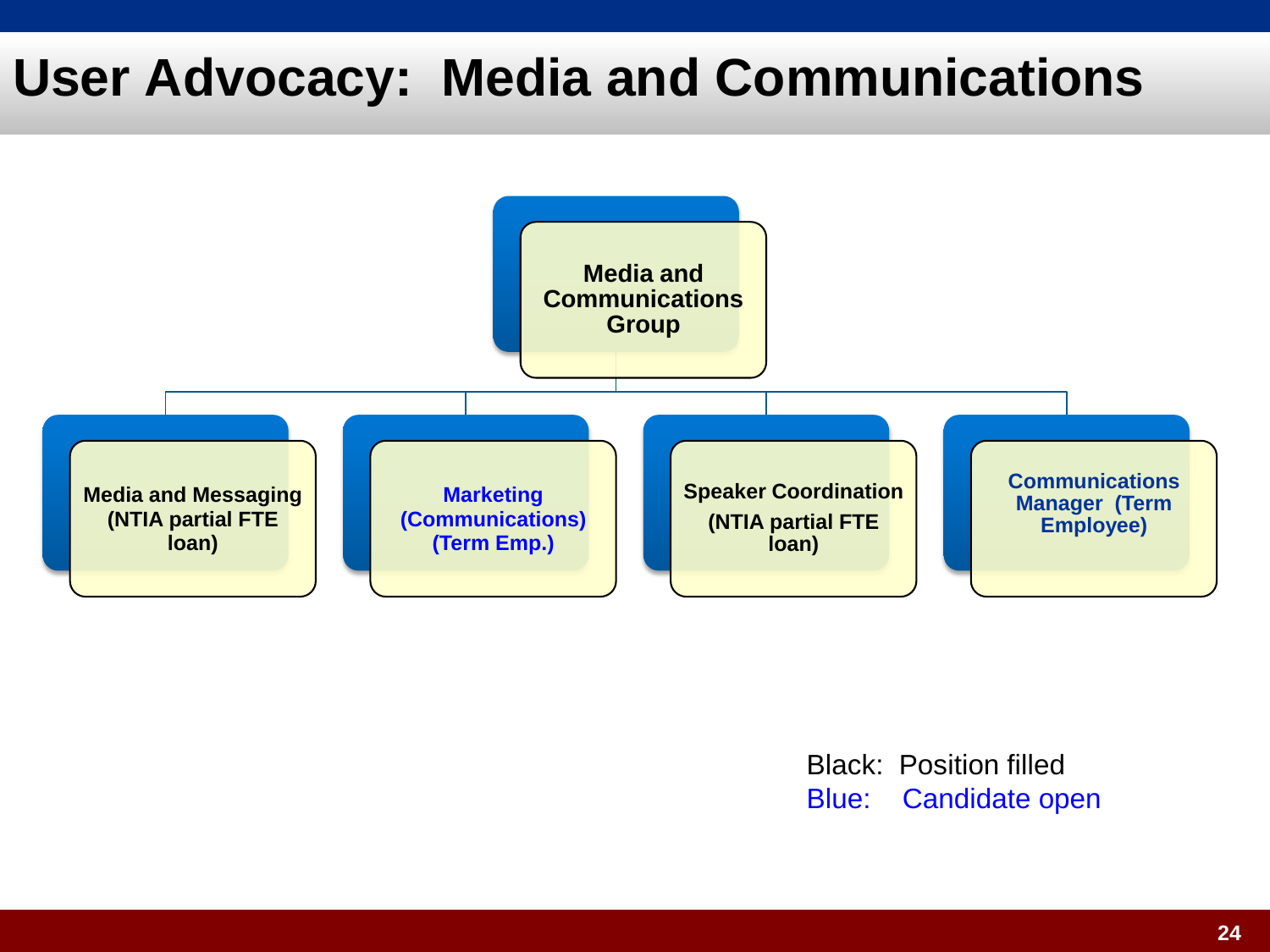#### **Agenda**

- Introduction
- Outreach Objectives
- Stakeholder Groups
- User Advocacy Organization
- **Appendix**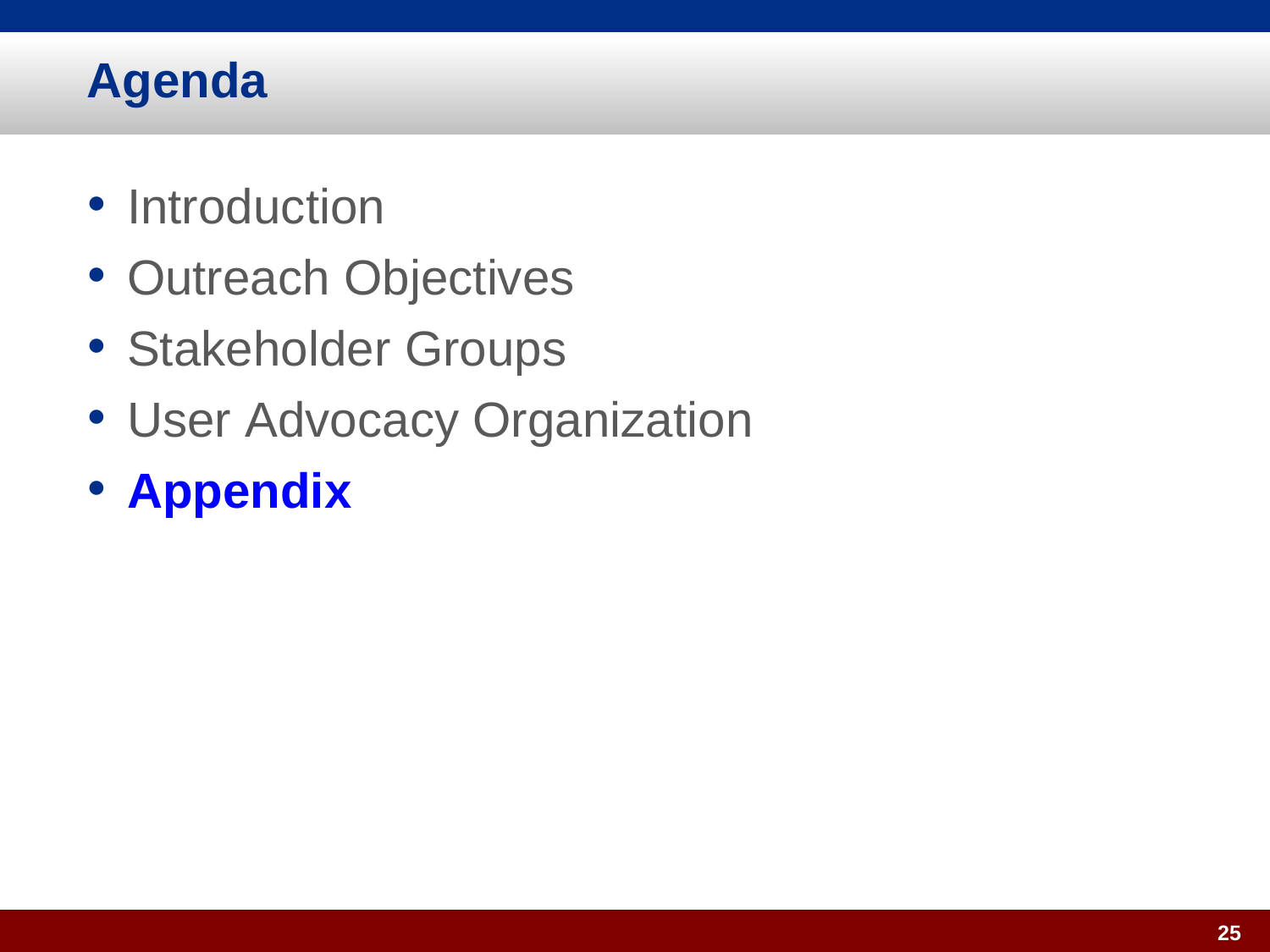## **FirstNet Speaking Engagements**

- User Advocacy has established "priority criteria" for accepting speaking invitations:
	- 1. State/Territory Governors and Tribes
	- 2. Public safety (state, local), PSAC
	- 3. Federal users, vendors, and technical community
- UA has also established booking criteria:
	- 1. Keynote slot (address entire group)
	- 2. Individual presentation (not panel)
	- 3. Large attendance of target audience
	- 4. No vendor conflicts
	- 5. FN selects presenter
	- 6. Prefer non-profit conference host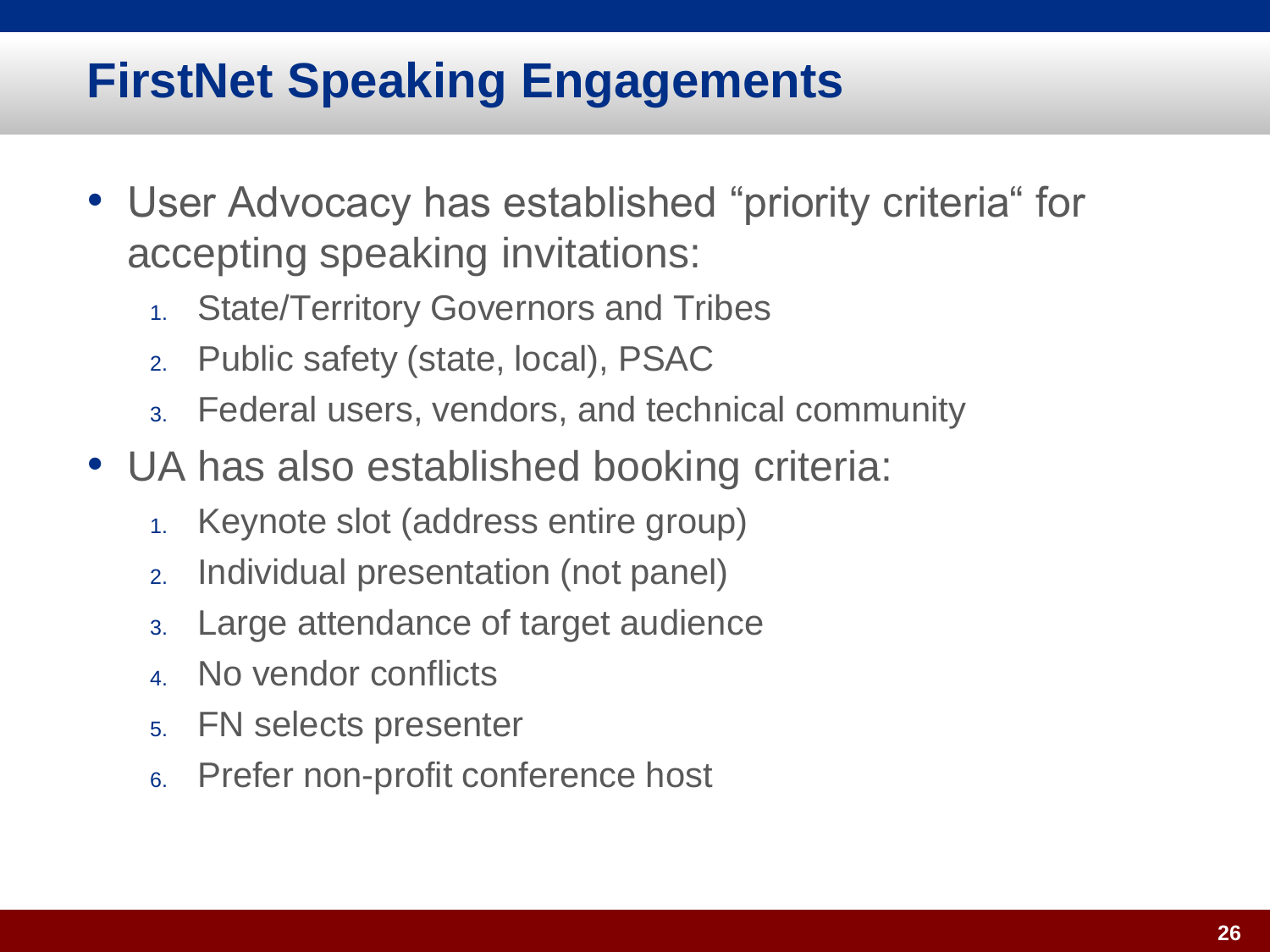#### **Board Speaking Engagements**

- FirstNet Board members have spoken at nine conferences and association meetings since the last Board meeting.
- Board members will maintain a busy calendar of public appearances.
	- <sup>−</sup> Already scheduled to speak at 20+ additional conferences before mid year.
- These engagements are shown on the following pages.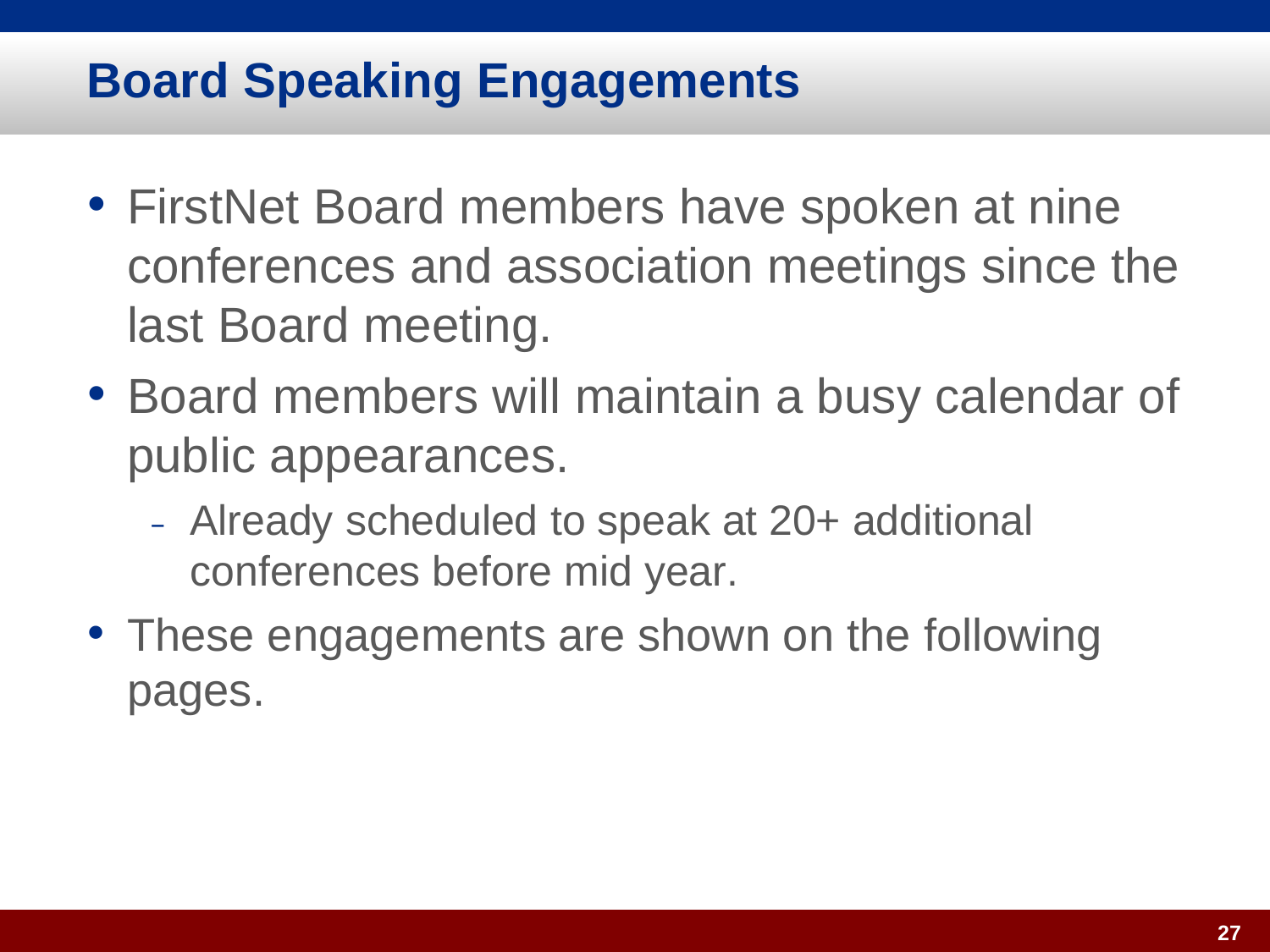## **Speaking Engagements Completed (1)**

- International Wireless Communications Expo (IWCE) and Urgent Communications - "Virtual Tradeshow" (Webinar)
	- <sup>−</sup> Chuck Dowd and Tim Bryan (December 12, 2012)
- National Telecommunications Cooperative Association (NTCA) Rural Telecom (Webinar)
	- <sup>−</sup> Tim Bryan (January 9, 2013)
- SDR (software defined radio) WinnComm 2013 by Wireless Innovation Forum (Washington DC)
	- <sup>−</sup> Kevin McGinnis (January 9, 2013)
- Major County Sheriffs Association and Major Cities Chiefs Association - Joint Winter Meeting (Washington DC)
	- <sup>−</sup> Chuck Dowd and Paul Fitzgerald (January 28-29, 2013)
- National Sheriffs Association Winter Conference (Washington DC)
	- <sup>−</sup> Paul Fitzgerald (January 30-February 2, 2013)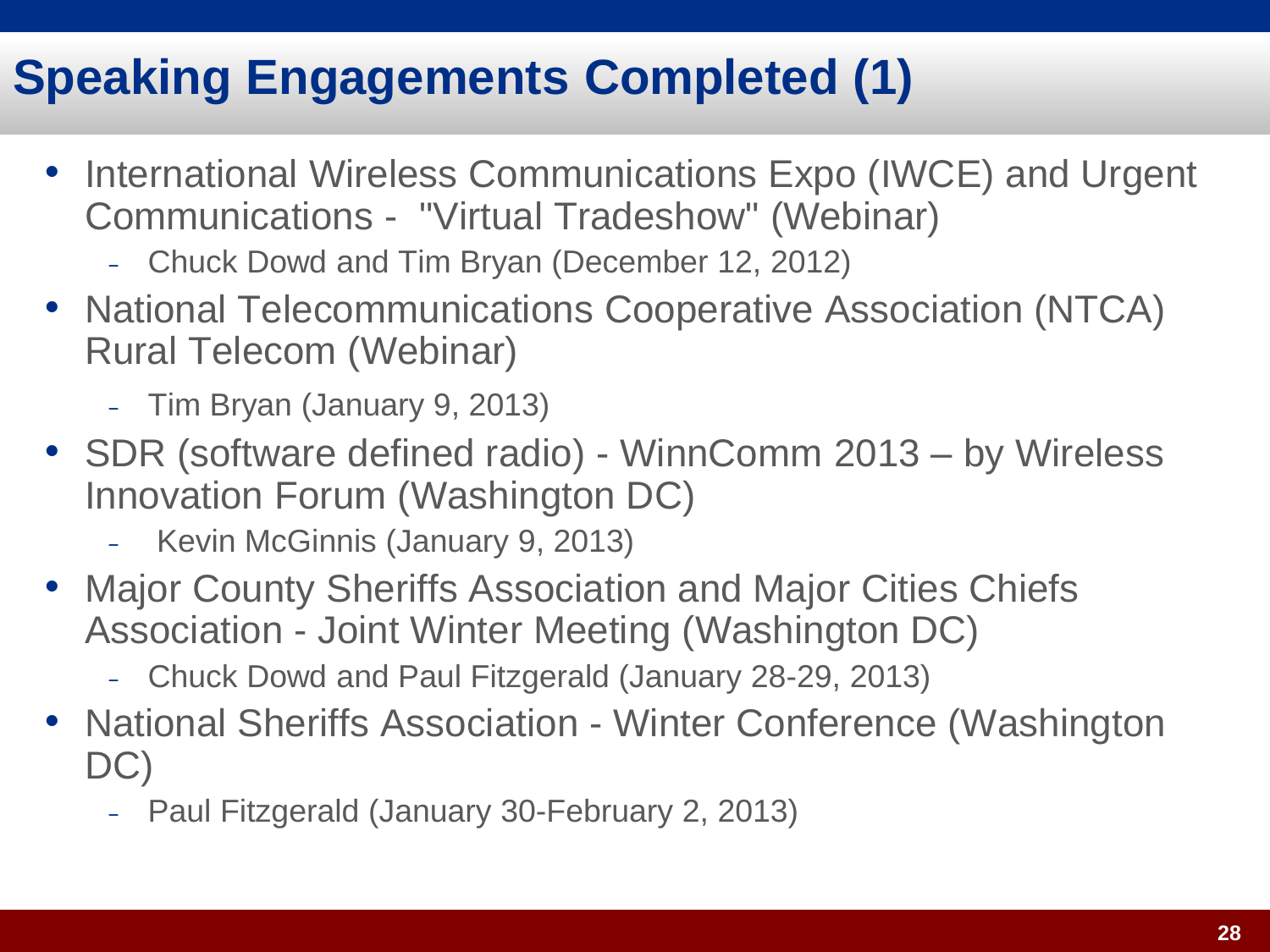#### **Speaking Engagements Completed (2)**

- Governors Homeland Security Advisors Council (formed by National Governors Association (NGA) Center for Best Practices)
	- Annual Meeting (Glynco, GA)
		- Ed Reynolds (January 30, 2013)
- APCO (Association of Public Safety Communications Officials) Emerging Technology Forum (Anaheim CA)
	- Kevin McGinnis and Craig Farrill (January 31, 2013)
- Wisconsin EMS Association (Milwaukee, WI)
	- Jeff Johnson (February 1, 2013)
- Public Safety Innovations Conference (San Diego, CA)
	- Jeff Johnson (February 4, 2013)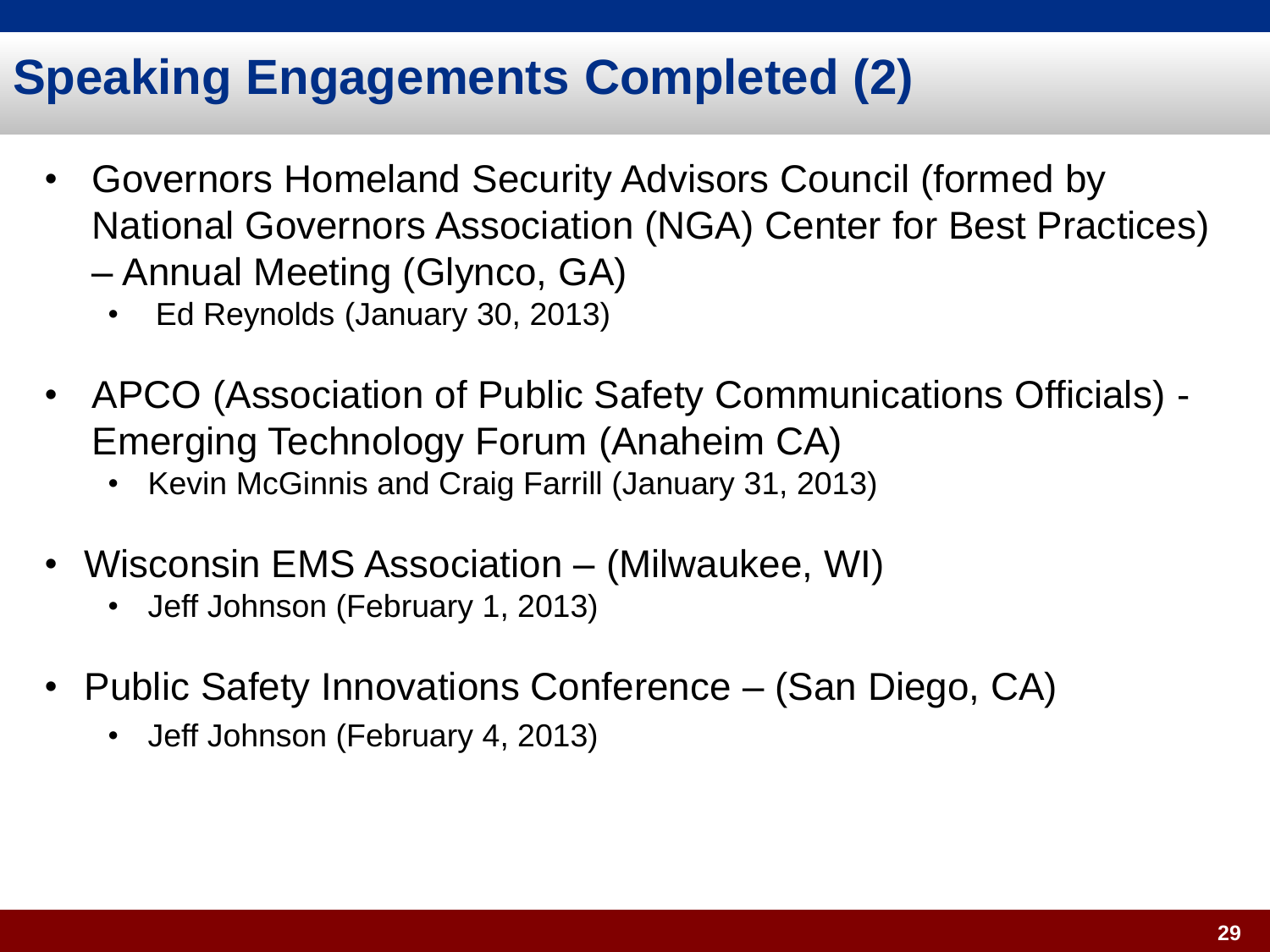## **Upcoming Speaking Engagements (1)**

- Connect Iowa (Webinar)
	- <sup>−</sup> Paul Fitzgerald (Feb. 21, 2013)
- National Governors Association Winter Meeting (Washington DC)
	- <sup>−</sup> Sam Ginn, Jeff Johnson and Craig Farrill (February 23, 2013)
- US Conference of Mayors Leadership Meeting (Washington DC)
	- <sup>−</sup> Wellington Webb (March 1, 2013)
- National Association of Counties (NACo) Legislative Conference (Washington DC)
	- <sup>−</sup> Paul Fitzgerald (March 2-3, 2013)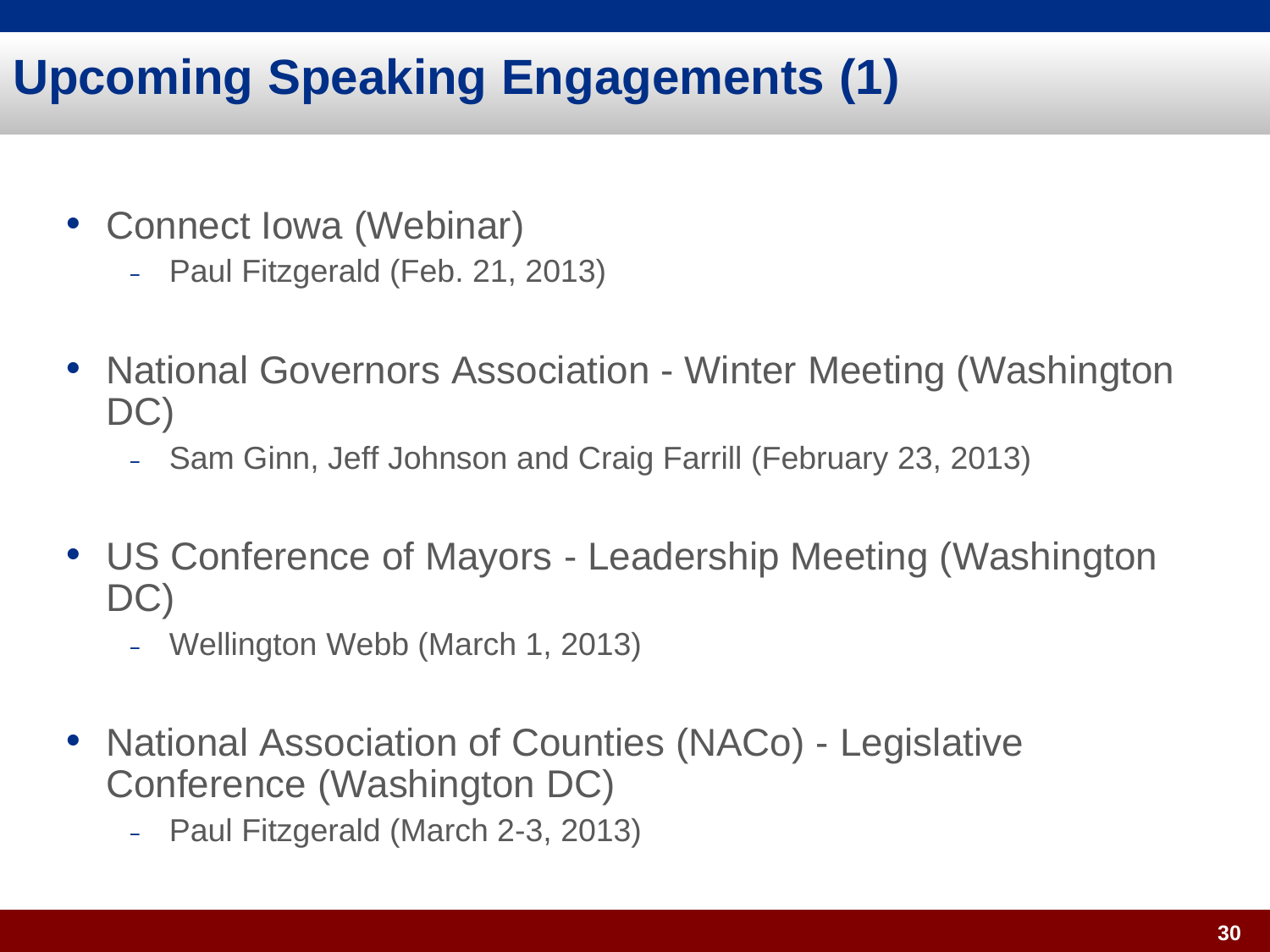#### **Upcoming Speaking Engagements (2)**

- National Association of State Technology Directors (NASTD) Southern Region Seminar (Orlando FL)
	- <sup>−</sup> Ed Reynolds (March 5, 2012)
- PCIA The Wireless Infrastructure Association panel (Washington DC)
	- <sup>−</sup> Tim Bryan (March 7, 2013)
- International Wireless Communications Expo (IWCE) (Las Vegas)
	- <sup>−</sup> Jeff Johnson, Chuck Dowd, Crag Farrill, Kevin McGinnis and Harlin McEwen (March 13-14, 2013)
- Western States "Listening" Program (Las Vegas NV)
	- <sup>−</sup> Jeff Johnson (March 14, 2013)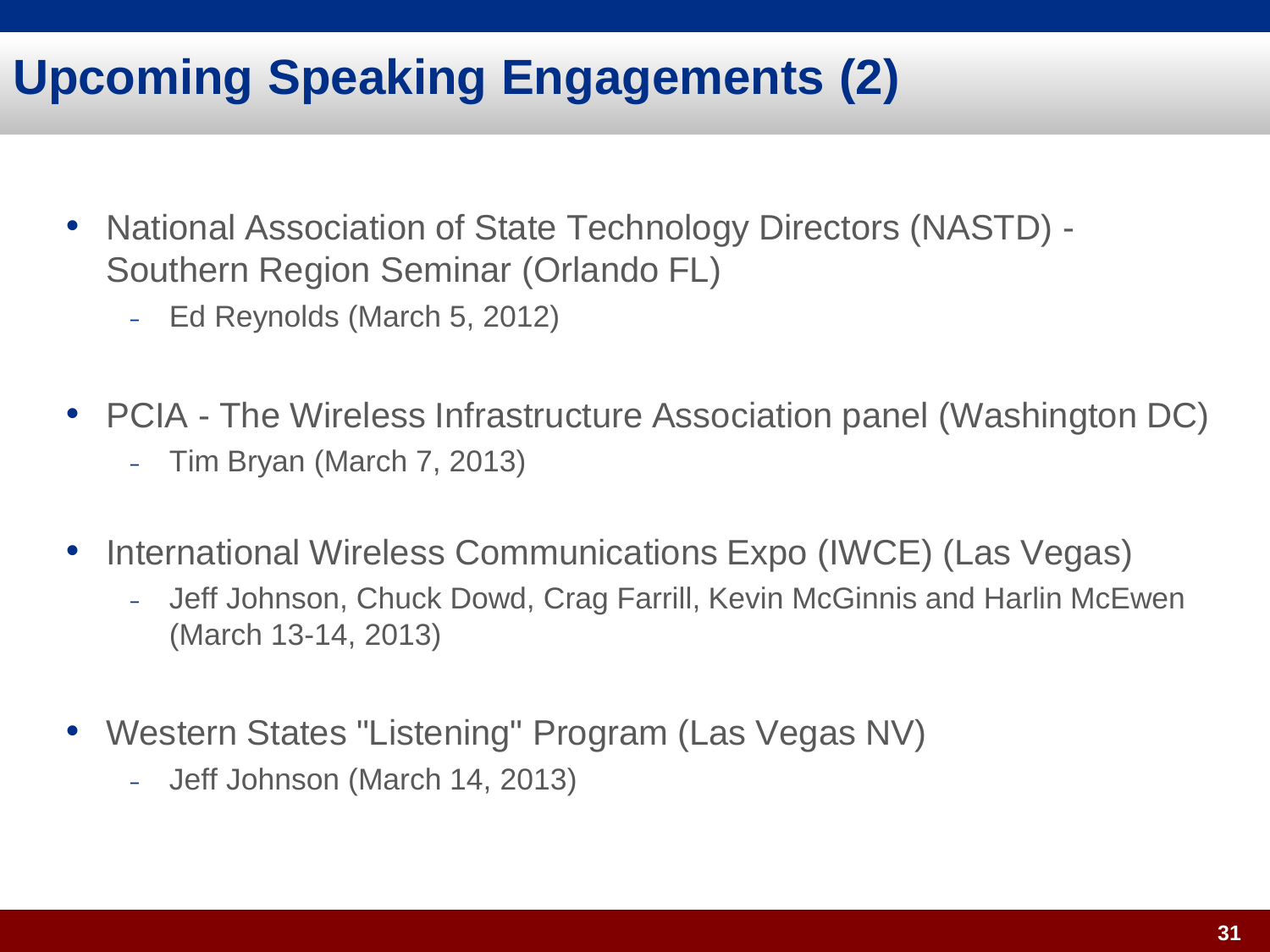### **Upcoming Speaking Engagements (3)**

- SouthEast Association of Telecommunications Officers and Advisors (SEATOA) - 12th Annual Conference (Charlotte NC)
	- <sup>−</sup> Ed Reynolds (March 22, 2013)
- Emergency Information Infrastructure Project (Webinar)
	- <sup>−</sup> Kevin McGinnis (March 27, 2013)
- California Public Safety Broadband Forum (Sacramento CA)
	- <sup>−</sup> Bill Keever (April TBD ).
- Competitive Carriers Association (New Orleans LA)
	- <sup>−</sup> Sue Swenson (April 17, 2013)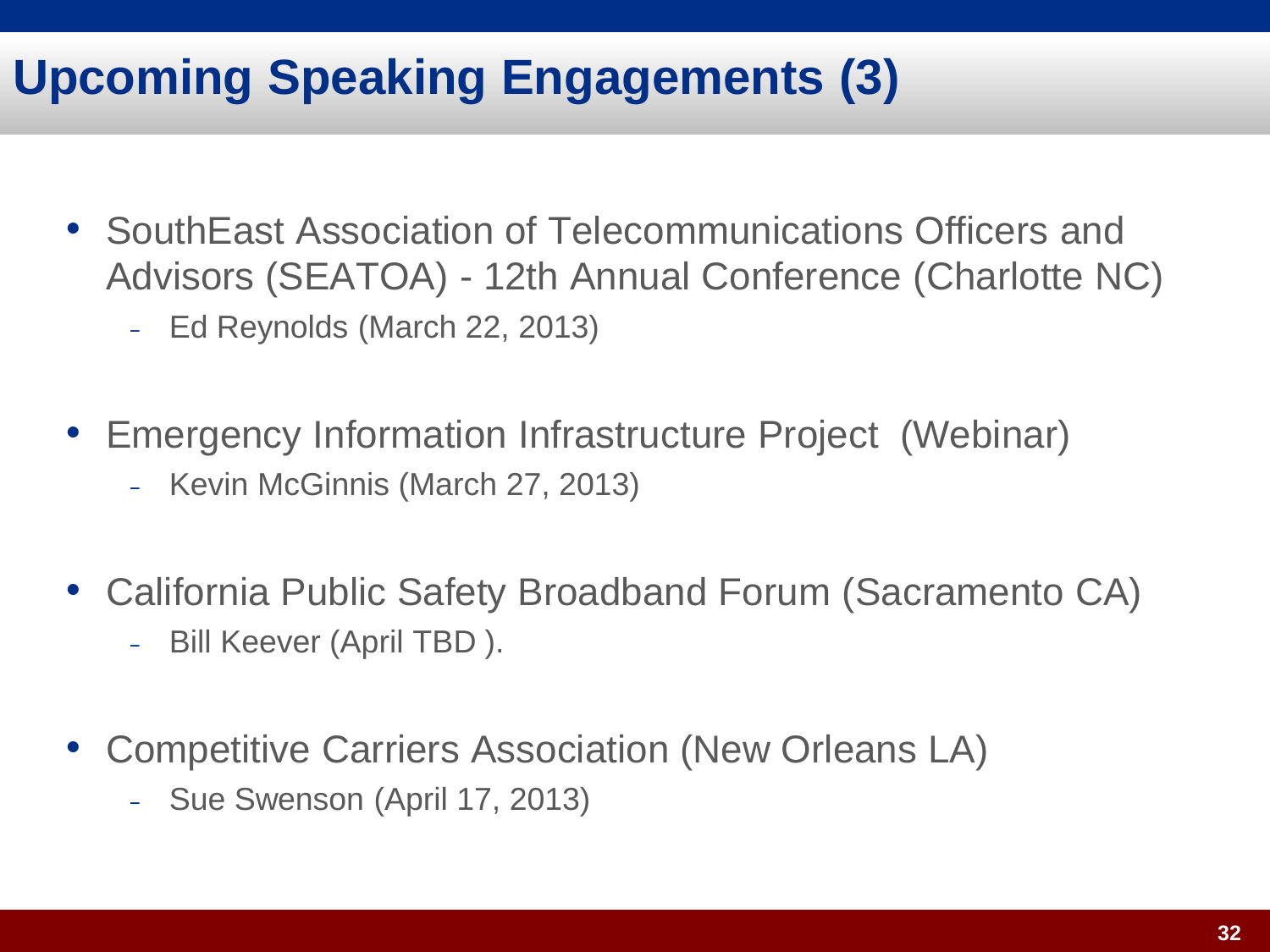## **Upcoming Speaking Engagements (4)**

- National Association of State Chief Information Officers (NASCIO) - Midyear Conference and "DC Fly-in"
	- <sup>−</sup> Jeff Johnson. Craig Farrill or Sam Ginn (tentative) (April 30-May 1, 2013)
- Minnesota Department of Public Safety 2013 Interoperability Conference (St. Cloud MN)
	- <sup>−</sup> TBD (May 6, 2013)
- Georgia Public Safety and FirstNet Conference (Duluth GA)
	- <sup>−</sup> Still gathering details. Ed Reynolds (May 21, 2013)
- PSCR Broadband Stakeholder Meeting (Boulder CO)
	- <sup>−</sup> This event will allow vendors, carriers, industry to interact with the FirstNet Board. (June 4-6, 2013)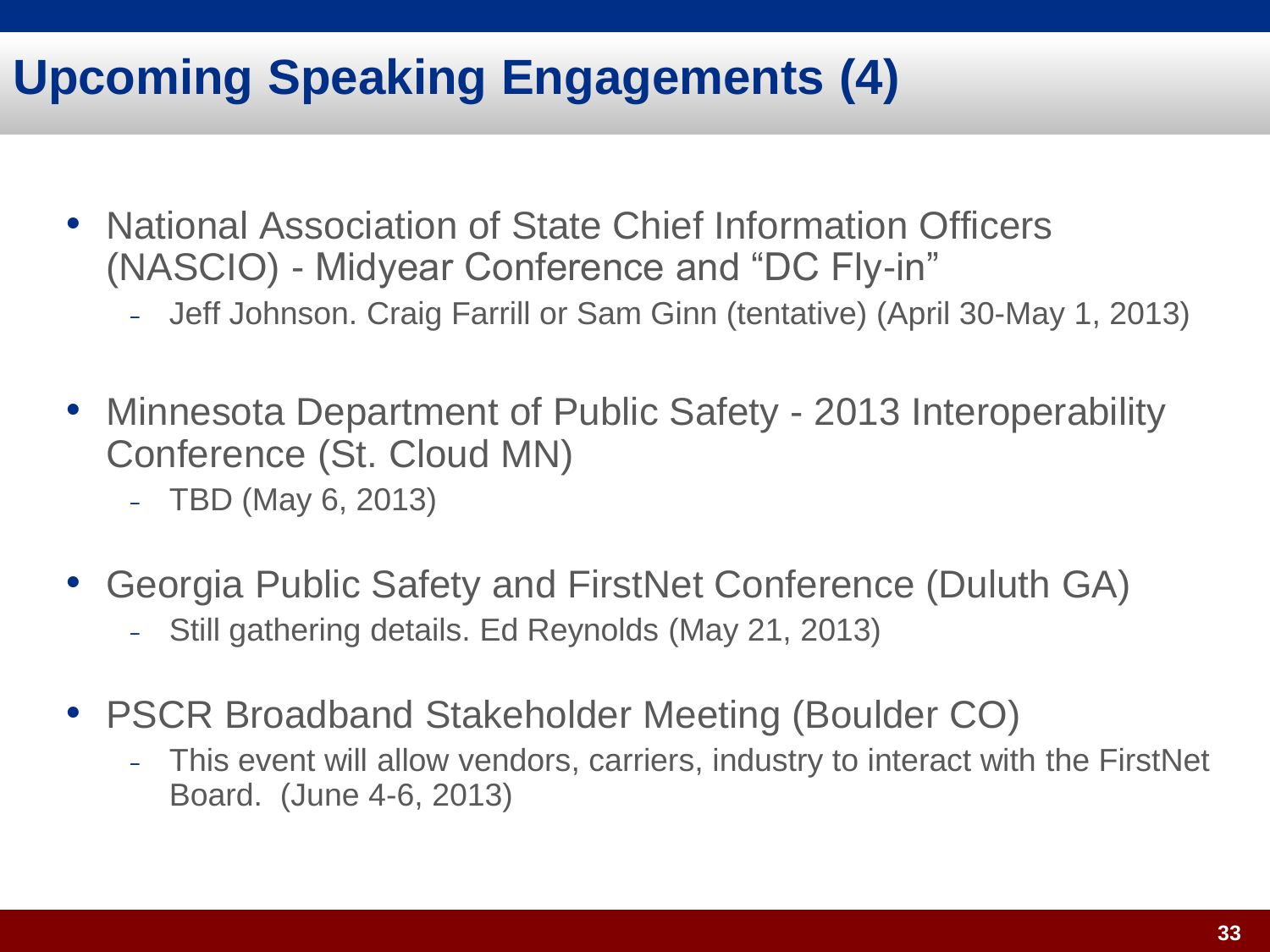#### **Upcoming Speaking Engagements (5)**

- Alaska Fire Chiefs Association Annual Leadership Summit (Juneau AK)
	- <sup>−</sup> Jeff Johnson (Date TBD)